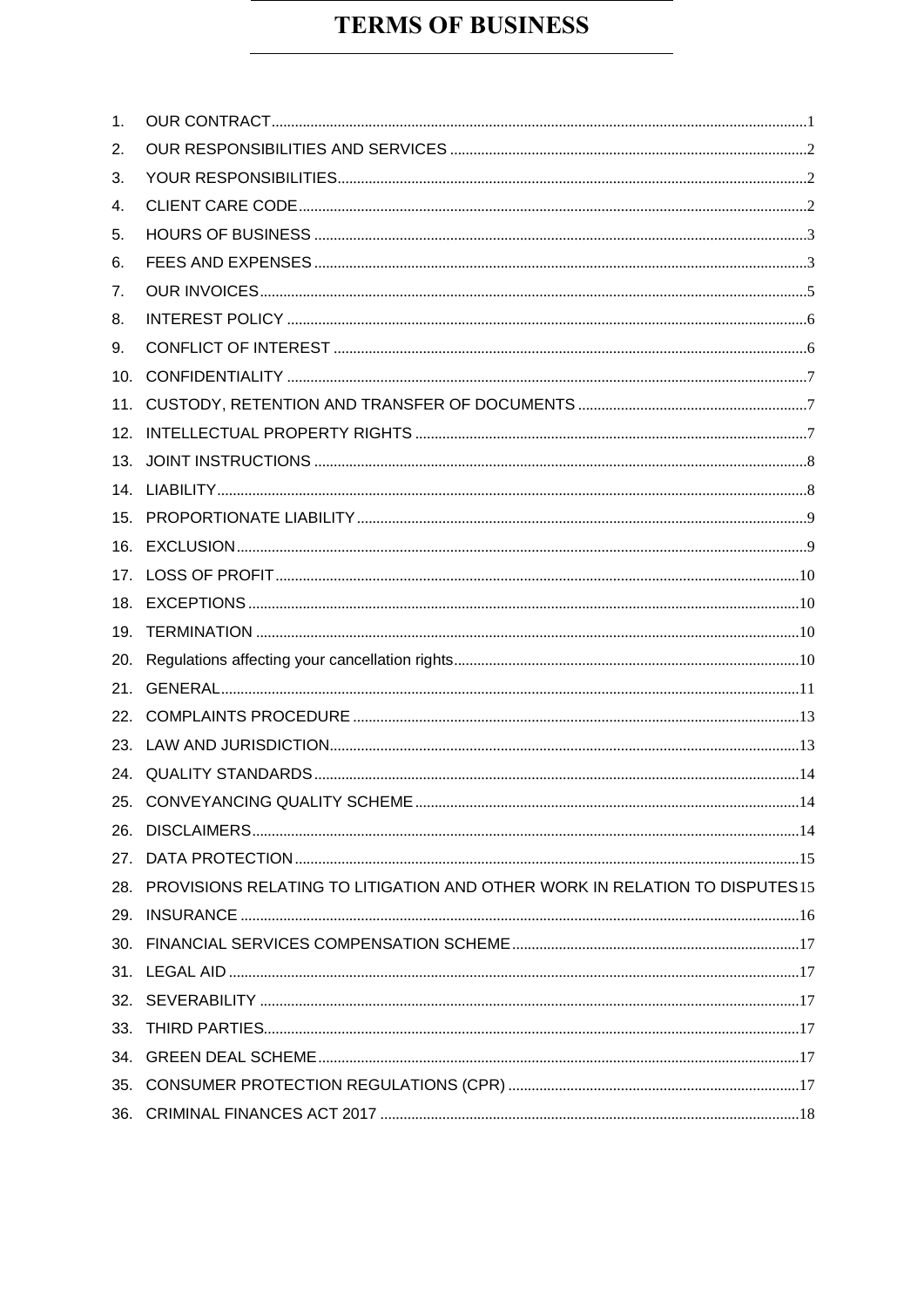#### <span id="page-1-0"></span>**1. OUR CONTRACT**

#### 1.1 **Extent**

Barnett Alexander Conway Ingram LLP (also known as BACI is a Limited Liability Partnership registered in England and Wales with number OC337158 (VAT Registration Number 774083220). We are authorised by the SRA and our authorisation number is 488698.These Terms of Business issued by us, as supplemented and/or amended by any relevant Client Care Letter; apply to each Matter we work on for you.

#### 1.2 **Variation**

No variation of these Terms shall be effective, unless it is in writing and is signed by one of our Partners.

#### 1.3 **Defined Terms**

In these Terms of Business: -

**"the Firm"** the Firm means BACI LLP and any successor practice and any service company owned or controlled by or on behalf of the Firm or any of the Partners; (references to 'we', 'us' or 'our' in these Terms of Business are references to the Firm);

**"Associated Entities"** means (where you are a body corporate) your shareholders, directors (as individuals not acting together as the Board), officers and employees, subsidiaries, parent companies, and subsidiaries of parent companies, and (where you are a trade association) your individual members; **"Credit**  means the period of

**Period"** seven (7) days from the date of our invoice for our fees and/or expenses;

**"Documents"** means Documents Held

for You, Our Documents and Your Documents;

**"Documents Held for You"** means documents we create or receive on your behalf (including communications from or with third parties, notes of conversations and meetings, draft and final documents, and instructions to and opinions of barristers); **"Client Care Letter"** means, in relation to any Matter, the letter or email or fax (or other agreement) recording the basis of our engagement; **"Force Majeure"** means any circumstance

beyond the reasonable control of the party affected by it and includes telecommunications failure, power supply failure, terrorism, fuel strikes, severe weather, computer breakdown, failure of suppliers to meet delivery requirements, industrial disputes and absence of personnel due to illness or injury;

**"Matter"** means any specific transaction, dispute or issue in relation to which you ask us to provide Services whether or not it has been defined in an Engagement Letter or other agreement;

**Documents"** means documents (other than Documents Held for You) which we create or receive for our benefit (including copies of our letters to you, your letters to us, emails and other electronic records, notes of telephone conversations and meetings with you for which we have not charged you, and our preliminary drafts, research materials and

**"Our**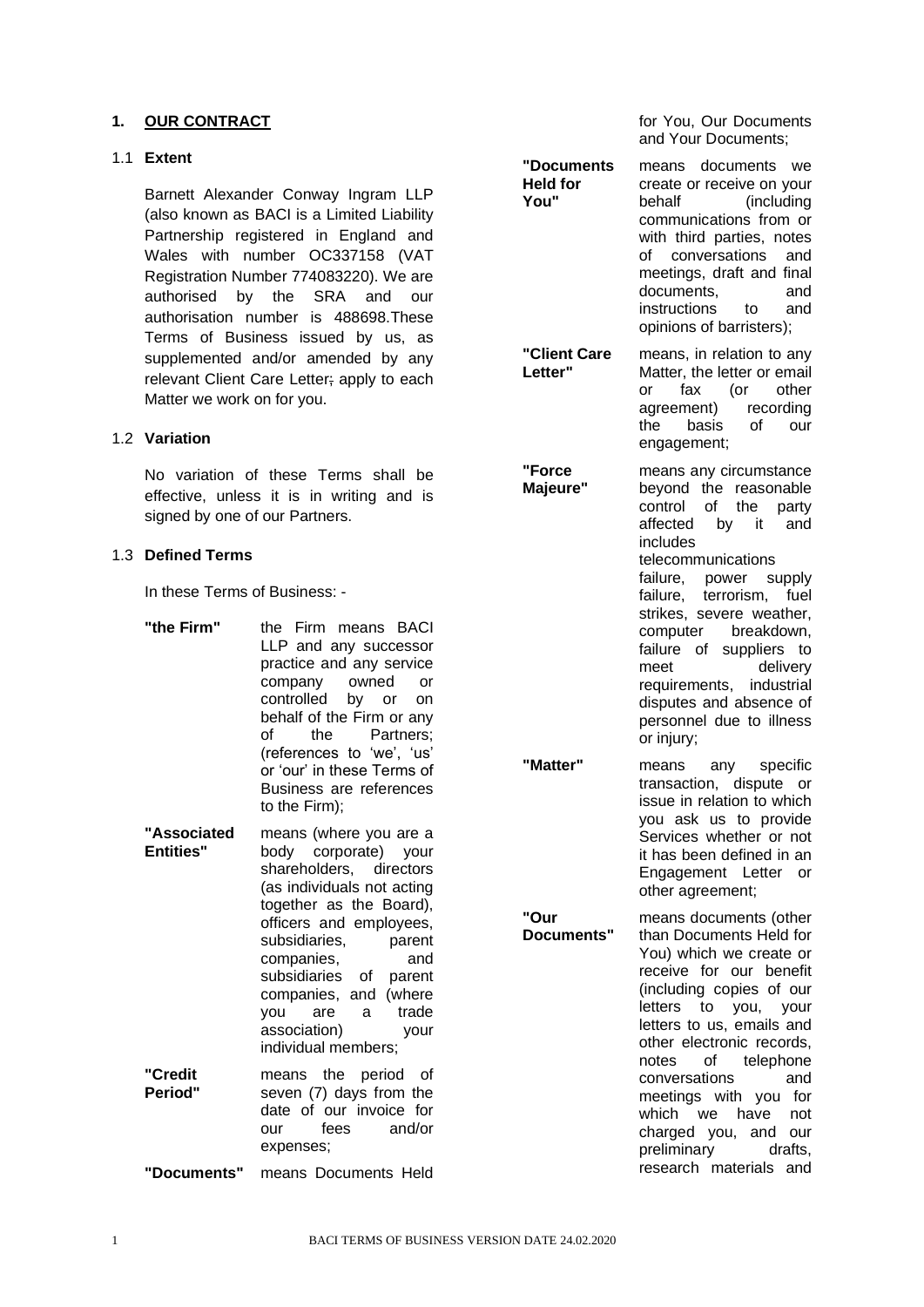internal notes);

| "Partner"  | means a LLP member of<br>the Firm;                                             |
|------------|--------------------------------------------------------------------------------|
| "Services" | means all services we<br>provide to you in relation<br>to the relevant Matter; |

"**We", "us",**  and **"our"** means or refers to the Firm;

**"You"** includes the addressee of the relevant Client Care Letter and any other person identified in the Client Care Letter as our client and "your" shall have a cognate meaning; and

#### <span id="page-2-0"></span>**2. OUR RESPONSIBILITIES AND SERVICES**

#### 2.1 **Our Responsibilities:**

In delivering our Services we will:

- treat you fairly and with respect;
- communicate with you in plain language;
- review your Matter regularly;
- advise you of any changes in the law that affect your Matter; and
- advise you of any reasonably foreseeable circumstances and risks that could affect the outcome of your **Matter**

#### 2.2 **Our Services**

- 2.2.1 The Partner at the Firm named in the Client Care Letter as the "Supervising Partner" will be the Partner primarily responsible for the provision of services to you. That Partner has complete discretion to deploy such of our lawyers, trainee lawyers, paralegals or other staff as she/he deems necessary or desirable to ensure appropriate delivery of the Services.
- 2.2.2 We only advise on the Laws of England and Wales. Where a transaction or other work also involves the laws of another jurisdiction it is your responsibility to ensure that

competent advice has been taken in a timely manner and that we have been provided with a full and complete copy of that advice.

We may require that you contract directly with certain third parties and assume direct responsibility to them for the payment of their fees and expenses.

#### <span id="page-2-1"></span>**3. YOUR RESPONSIBILITIES**

You will (so far as you are practicably able to do so): -

- 3.1 provide us with clear, timely and accurate instructions, and the information and materials necessary or desirable for us to perform the services for you in a timely manner;
- 3.2 notify us promptly of any changes or additions to instructions, information and materials previously provided by you or on your behalf;
- 3.3 ensure that all information provided to us is complete in all material respects and not misleading and
- 3.4 safeguard any documents that may be required for your Matter, including documents that you may have to disclose to another party.

## <span id="page-2-2"></span>**4. CLIENT CARE CODE**

We set out below our complaints handling procedure. Thankfully, this has rarely been of interest to our clients, but we take this opportunity to ensure that you are fully acquainted with it.

#### 4.1 **Code**

We want you to be happy with every aspect of our Service. We therefore operate a Client Care Code, the principles of which are as set out below: -

- 4.1.1 We are committed wholeheartedly to the professional standards laid down by the Solicitors Regulation Authority.
- 4.1.2 You will be told clearly at the outset the issues and how we advise they be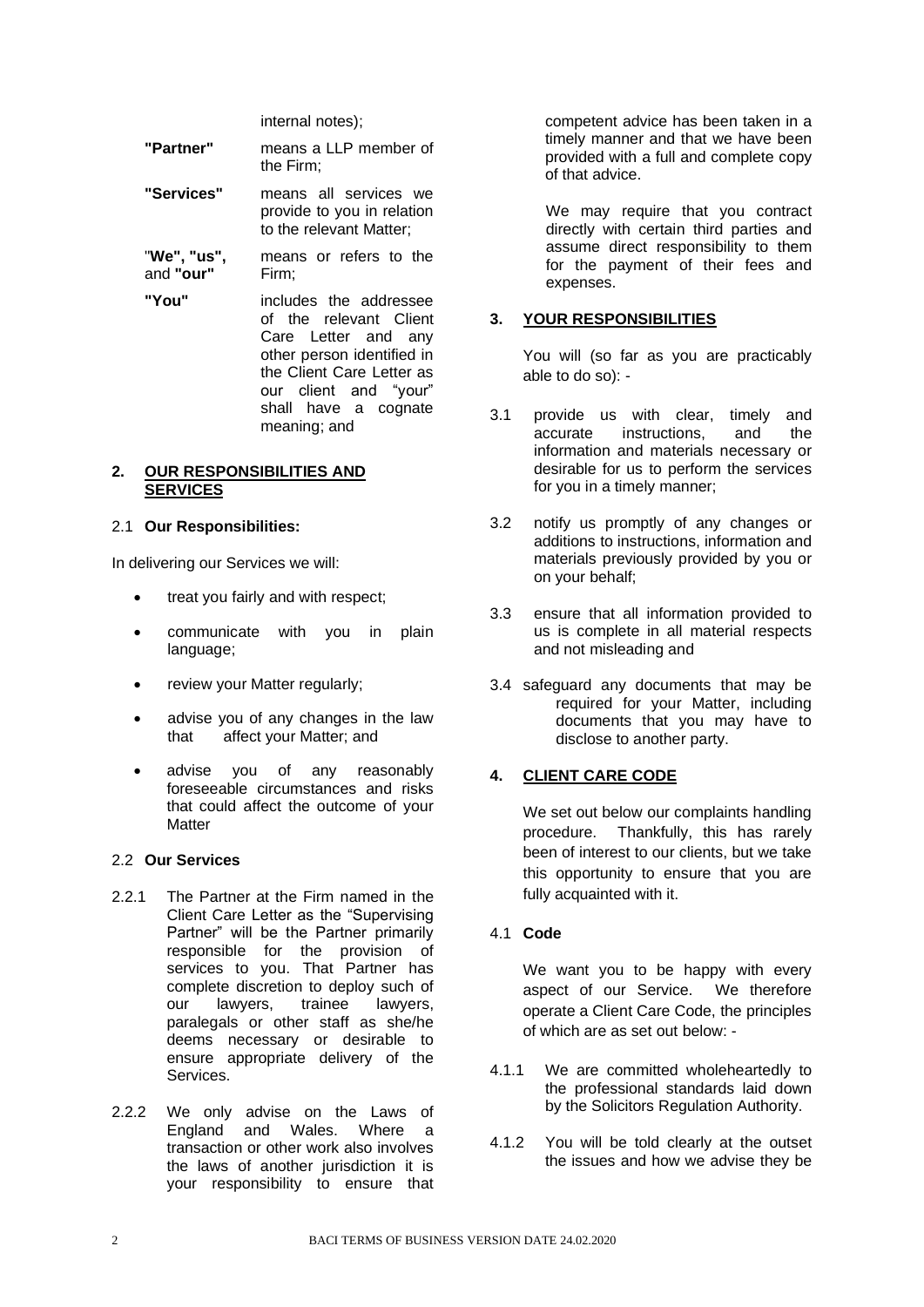dealt with, and the immediate steps we will take on your behalf.

- 4.1.3 You will be regularly informed of the progress of your Matter.
- 4.1.4 We will explain to you by telephone or in writing the legal work required as your Matter progresses.
- 4.1.5 We will update you on the likely timescales for each stage of this Matter and any important changes in those estimates. Whenever there is a material change in circumstances associated with your Matter, we will update you on whether the likely outcomes still objectively justify the likely costs and risks.
- 4.1.6 We will update you on the cost of your matter at the intervals set out in the Engagement Letter. If appropriate, we will continue to review whether there are alternative methods by which your matter can be funded.
- 4.1.7 The Client Care Letter notifies you of the following details: -
- 4.1.7.1 the name of the person or persons who is/are dealing on a day to day basis with your matter (the "Fee Earner"); and
- 4.1.7.2 the name of the Supervising Partner;
- 4.1.8 You will be told the name of the new fee earner if the matter is transferred from one fee earner to another.
- 4.1.9 We cannot guarantee that the Fee Earner or Supervising Partner will be available on demand, but we will do our best to get back to you promptly and efficiently.
- 4.1.10 If you do not understand anything, please always ask.
- 4.1.11 Never be afraid to ask for an appointment to discuss your case. Since time is money, do not be afraid to bring a written list of questions and note the answers. This can also be helpful when telephoning, so you do not forget any point.
- 4.1.12 There may be certain preparatory tasks that you ought to consider

carrying out yourself to save costs. An example is putting the papers in order and flagging material items. This is helpful to us and lowers your bill by saving the time we would otherwise spend.

- 4.1.13 At the end of your matter you will be sent a bill, with a letter confirming the Matter has been completed and where necessary, summarising any continuing consequences.
- 4.1.14 The Firm's policy is to only accept up to £1000 in cash payments from clients. Please discuss directly with a Partner if you are not able to pay the balance of the fees / disbursements via your bank account / cheque. If you try to avoid this policy by depositing cash directly with our bank, we may charge you for any additional checks that are necessary to prove the source of the funds. Checks shall be necessary at our discretion in order to comply with our legal and regulatory obligations. Where we have to pay money to you, it will be paid only to you by cheque or bank transfer. It will not be paid in cash or to a third party.

## <span id="page-3-0"></span>**5. HOURS OF BUSINESS**

The normal hours of opening at our offices are between 9.00 a.m. and 5:30 p.m. on weekdays. Messages can be left on the answerphone outside those hours and appointments can be arranged at other times when this is essential.

## <span id="page-3-1"></span>**6. FEES AND EXPENSES**

#### 6.1 **General**

You will find a description of and information on the prices we charge for the services listed below on our website:

- Conveyancing;
- Probate;
- Employment Tribunals (Bringing or defending claims for unfair or wrongful dismissal);

The Engagement Letter will set out either our agreed fees or the basis on how we will calculate our fees. Our fees are often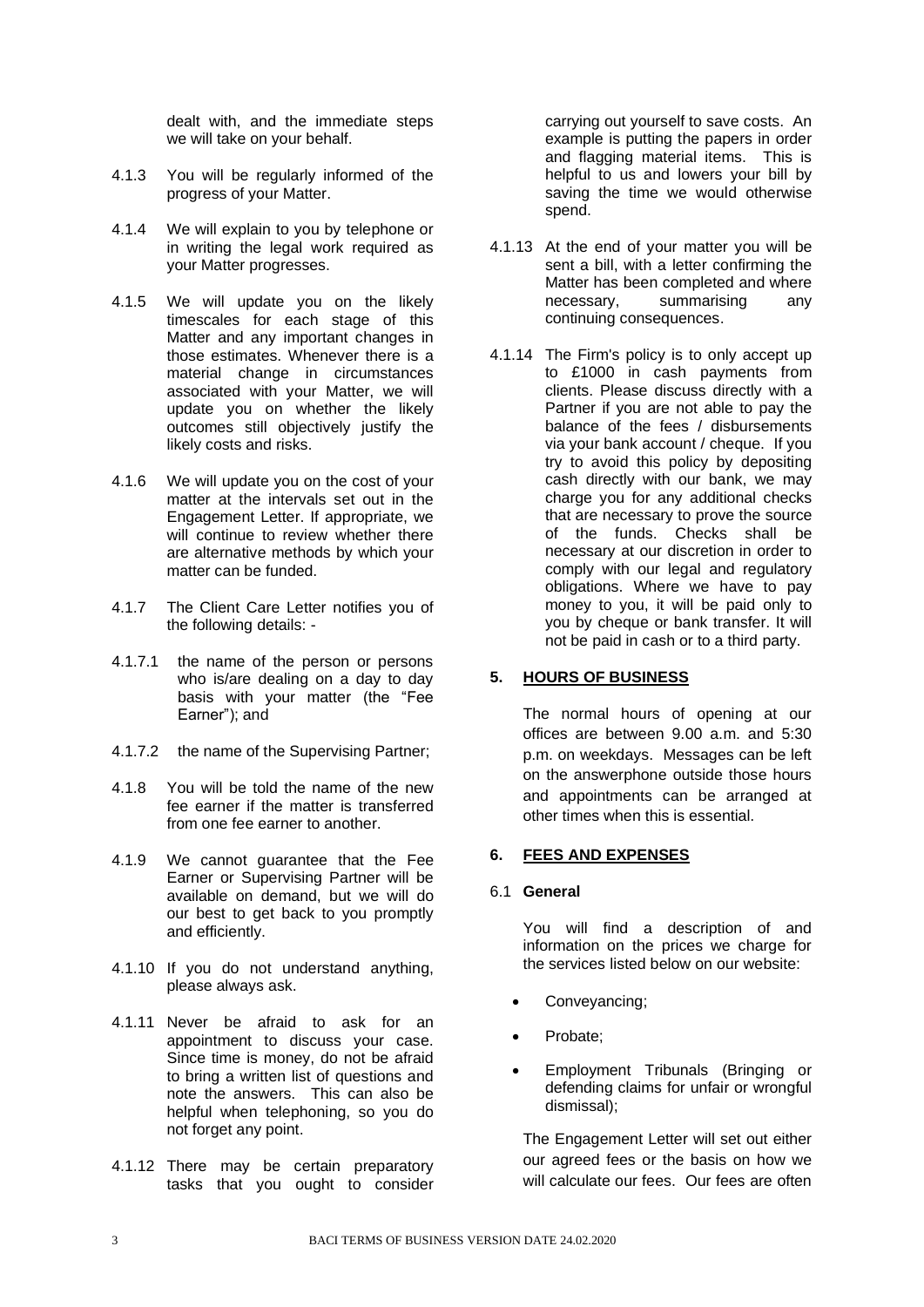calculated principally by reference to the time spent by us in providing the Services at the fixed hourly rates applicable to the relevant staff.

We normally make a charge of either a fixed fee or an hourly charging rate. We will discuss this with you at the outset or notify you as appropriate.

We may, in accordance with professional guidelines, also charge a premium (where reasonable to do so) to take account of the nature, responsibility, complexity, value and urgency of the Services and other criteria specified in those guidelines.

The fixed hourly rates of each of our fee earners are reviewed from time to time and we will inform you of any variation in these rates and the date upon which they take effect. In addition, please be aware that our hourly rates are based on levels of experience and as our fee earners become more senior their hourly rates may increase accordingly - you will be informed if this is the case.

You will be responsible for paying the expenses we incur in the course of providing the Services (including travel and subsistence expenses, search and filing fees, court fees and barristers', foreign lawyers' and other third parties' fees and expenses). We will advise as to the amount and nature of any expenses to be incurred in advance. We will often seek payment for such expenses in advance and may not incur them until you have provided us with funds for that purpose which may delay the progress of your Matter.

VAT will be charged at the appropriate rate on all fees and expenses.

Our fees are based mainly on the time spent by the partner and staff acting for you. This includes: time spent on interviews; drafting of documents; reading and research; preparing and working on papers and correspondence; telephone calls; file administration; and any time

spent travelling or waiting while on clients' business.

In addition to measured periods of time for e.g. interviews, drafting, etc., we apply a minimum unit of six minutes to each letter and telephone call. Items of a basic 'routine' nature, e.g. letters of acknowledgement, are not always charged for.

We will give you an estimate of the probable cost of the transaction and also of all disbursements which we can reasonably foresee at the start of the transaction. We will notify you in writing if for any reason we feel it necessary to vary that estimate and will explain to you why we need to do so. Any additional work will be charged at an hourly rate and we will notify you of this amount.

Where, for any reason, a matter does not proceed to completion, we will be entitled to charge you for work done on a time spent basis and for expenses incurred. Please be aware that property sales and purchases which fail to complete often involve as much work as those which reach completion. Any charge made will not exceed the amount of our estimate even if the time spent would justify a higher fee unless we have previously agreed this with you.

## 6.2 **Limited Companies**

When accepting to act on behalf of a limited company, we may require a Director and/or Controlling Shareholder to sign a form of personal guarantee in respect of our fees and expenses. If such request is refused, we will be entitled to require payment on account or to stop acting and require immediate payment of our fees already incurred on a time spent basis and expenses as set out above.

## 6.3 **Payments on Account**

6.3.1 We may require you to make a payment to us on account of our fees and expenses at any time and on more than one occasion. Money paid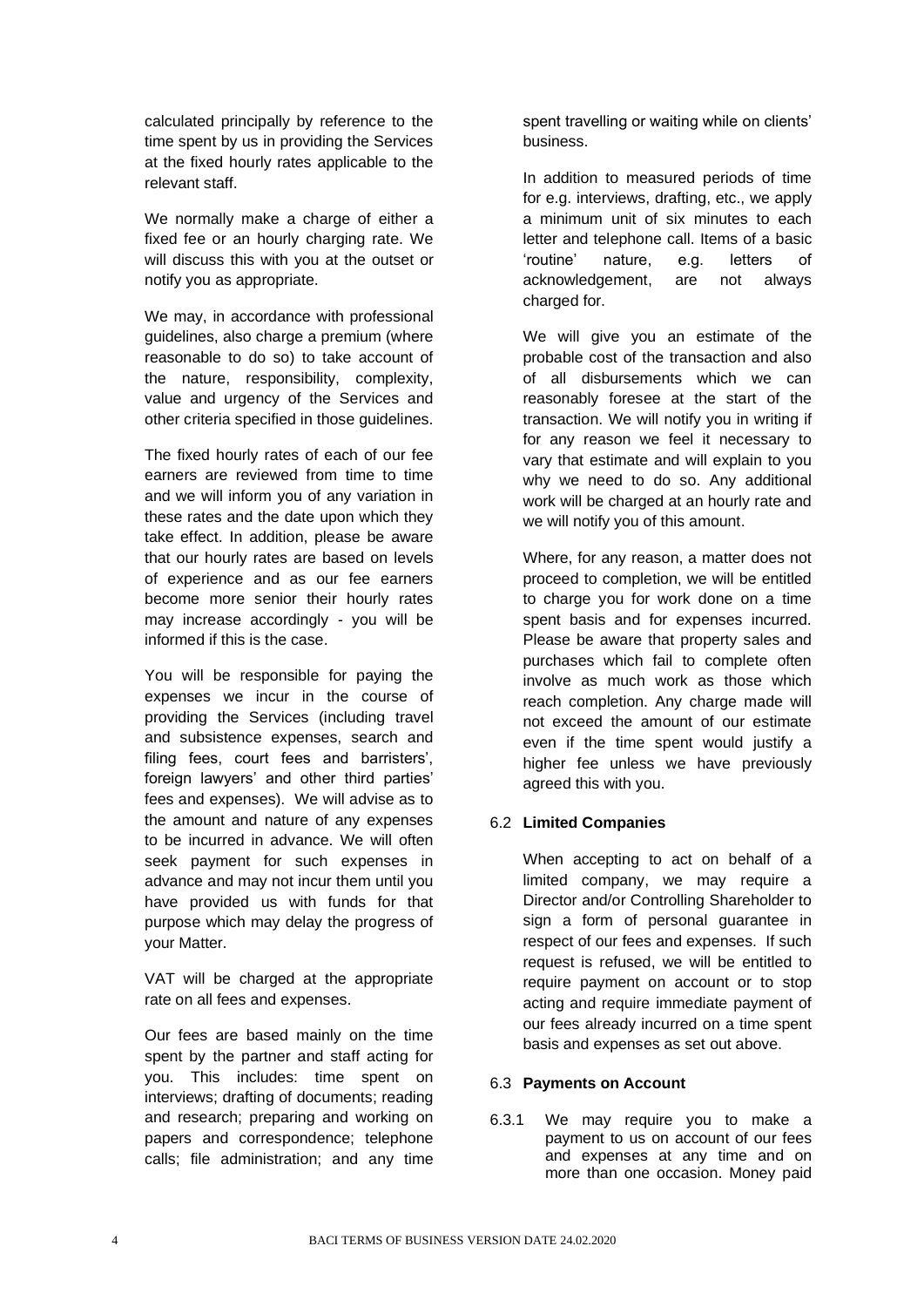on account which is not subsequently required for fees and expenses will be returned promptly.

6.3.2 We are not obliged to credit payments on account against interim invoices but may do so if you fail to make prompt payment.

## 6.4 **Estimates & Quotations**

- 6.4.1 Any cost estimates that we give you are estimates only and do not constitute a contract to carry out the work at that cost.
- 6.4.2 Sometimes, it is not possible to estimate costs in advance. It is open to you to set a limit on the costs which may be incurred without further reference to you. If the costs limit restricts the extent of work possible on your Matter, we will inform you as to the likely progress to be made within that costs limit and keep you updated.
- 6.4.3 On occasion we may provide a fixed price quotation.
- 6.4.4 The provision of a written quotation for work constitutes an offer to carry out the work at that cost and does not become a contract until you accept the quotation or a defined part of it.
- 6.4.5 Unless stated in writing to the contrary, any quotation or estimate does not include any expenses or VAT.
- 6.4.6 Where we carry out work which falls outside the scope of an accepted quotation (or of an estimate which is subsequently incorporated into a contract between us) we may charge fees at our fixed hourly rates, in addition to the quoted or estimated fee. We may also charge additional fees on the same basis for work within the scope of such a quotation or estimate which is made more time consuming, onerous or urgent as a result of: -
- 6.4.6.1 circumstances or information which we did not know or could not reasonably have anticipated at the time of the quotation or estimate (whether or not you were aware of them/it); or

6.4.6.2 you, or your agents', act or omission.

#### 6.5 **Commissions & Referrals**

- 6.5.1 We will only refer, recommend or introduce you to another business where you have given us informed consent to do so.
- 6.5.2 If we receive a commission from a third party arising from work we are doing for you, we will inform you of this and credit you with the commission unless you have agreed otherwise.

## <span id="page-5-0"></span>**7. OUR INVOICES**

#### 7.1 **Frequency of Invoices**

- 7.1.1 Unless otherwise agreed in the Client Care Letter, we will be entitled to invoice you in respect of our fees and expenses at appropriate intervals (normally monthly) and on completion of each Matter. At the end of our financial year we shall be entitled to bring up to date our invoicing in respect of all your then unbilled work.
- 7.1.2 Unless otherwise stated, interim invoices are a final account of our fees for all work done during the period to which they relate.
- 7.1.3 There may be a delay in invoicing expenses incurred on your behalf pending our receipt of the relevant invoices from suppliers. Unless otherwise stated, such invoices are not a final invoice in relation to such expenses.
- 7.1.4 You may pay invoices by cheque or electronic transfer. Please contact us directly for our bank account details. Unless we agree to do so, we do not accept payment in cash either from our clients direct or deposited with our bank.

It would be helpful if you could quote our reference or the name of the person dealing with your matter when remitting funds.

#### 7.2 **Payment Terms**

Interest may be charged on outstanding invoices that are not paid within the Credit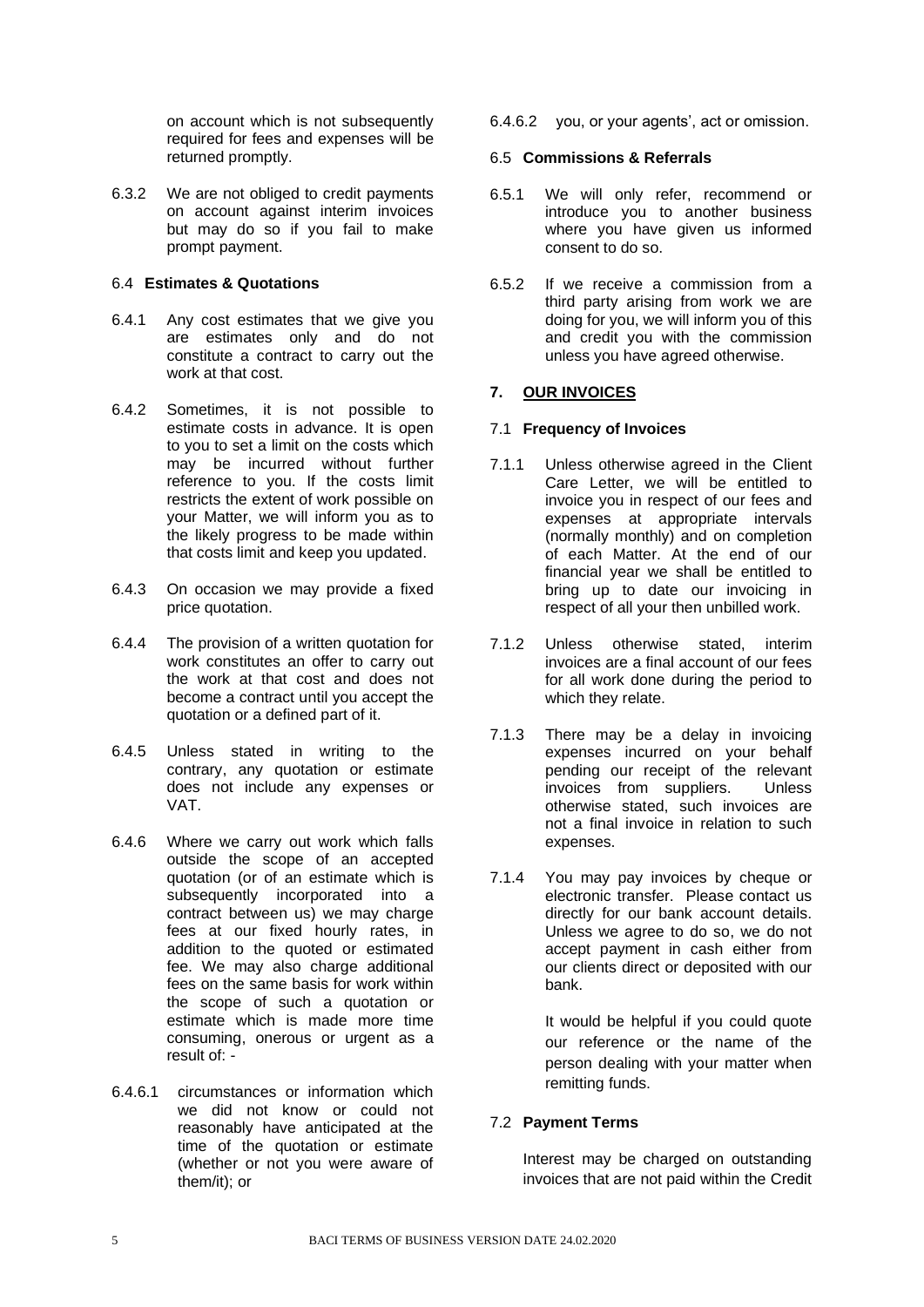Period from the expiry of the Credit Period until the time they are paid at the statutory interest rate (currently 8% plus the Bank of England's Base Rate). Any debts that have to be chased may also incur statutory debt recovery costs.

If you do not pay any invoice by the end of the Credit Period, or the sum we have requested on account within seven (7) days (or such longer period as we may specify) of our demand, we may suspend or terminate the provision of all or any Services (and instruct any third parties engaged by us to suspend the provision of their services) and may invoice you for all accrued fees and expenses.

## **Joint Clients and Third Party Payments**

Where we are instructed by more than one individual client, you will all be jointly and severally liable for the total payment of our fees.

In some circumstances, you may have a right of recovery or indemnity against a third party in respect of all or part of our invoices, but we are not permitted to issue a VAT invoice to any person other than you in any circumstances, and you remain liable to us to pay our invoices to the extent that they remain unpaid by the time that they fall due.

## 7.3 **Right to Retain Money, Documents and Property**

We are entitled to keep any of your property which is in our possession, including legal and other documentation, while money is owing to us. This is known as a lien. Upon payment in full, we will return them to you at your request.

## <span id="page-6-0"></span>**8. INTEREST POLICY**

We will normally credit you with interest on any funds we hold in our client account on your behalf, in accordance with our professional rules. Interest will accrue at the rate payable by our bank on instant access deposits. This may be less than the rate at which you could have invested

the money yourself. You agree that interest amounting to less than £20 will not be paid to you.

A copy of our interest policy is available upon request

## <span id="page-6-1"></span>**9. CONFLICT OF INTEREST**

## 9.1 **Definition**

"Conflict of Interest" means a situation where our separate duties to act in the best interests of two or more clients conflict.

## 9.2 **Similar Activities**

We may act for parties engaged in activities similar to or competitive with yours.

## 9.3 **Third Parties**

Once we have agreed to act for you in relation to a Matter, we will not act for a third party in relation to the same Matter if there is a Conflict of Interest between that third party's interests and your interests.

## 9.4 **Instructions Creating a Conflict of Interest**

We may decline to act for you where accepting your instructions would create a Conflict of Interest or cause us to break an existing agreement with a third party.

## 9.5 **Consent**

Where our professional rules allow, and subject to satisfying the requirements of those rules (for example by implementing an information barrier), we may act for you and another client where a Conflict of Interest would otherwise exist, provided that we have the informed consent of both parties, evidenced in writing.

## 9.6 **Cessation of Services**

If, whether through a change in circumstances or otherwise, we find that we have agreed to provide Services to you in circumstances which give, or could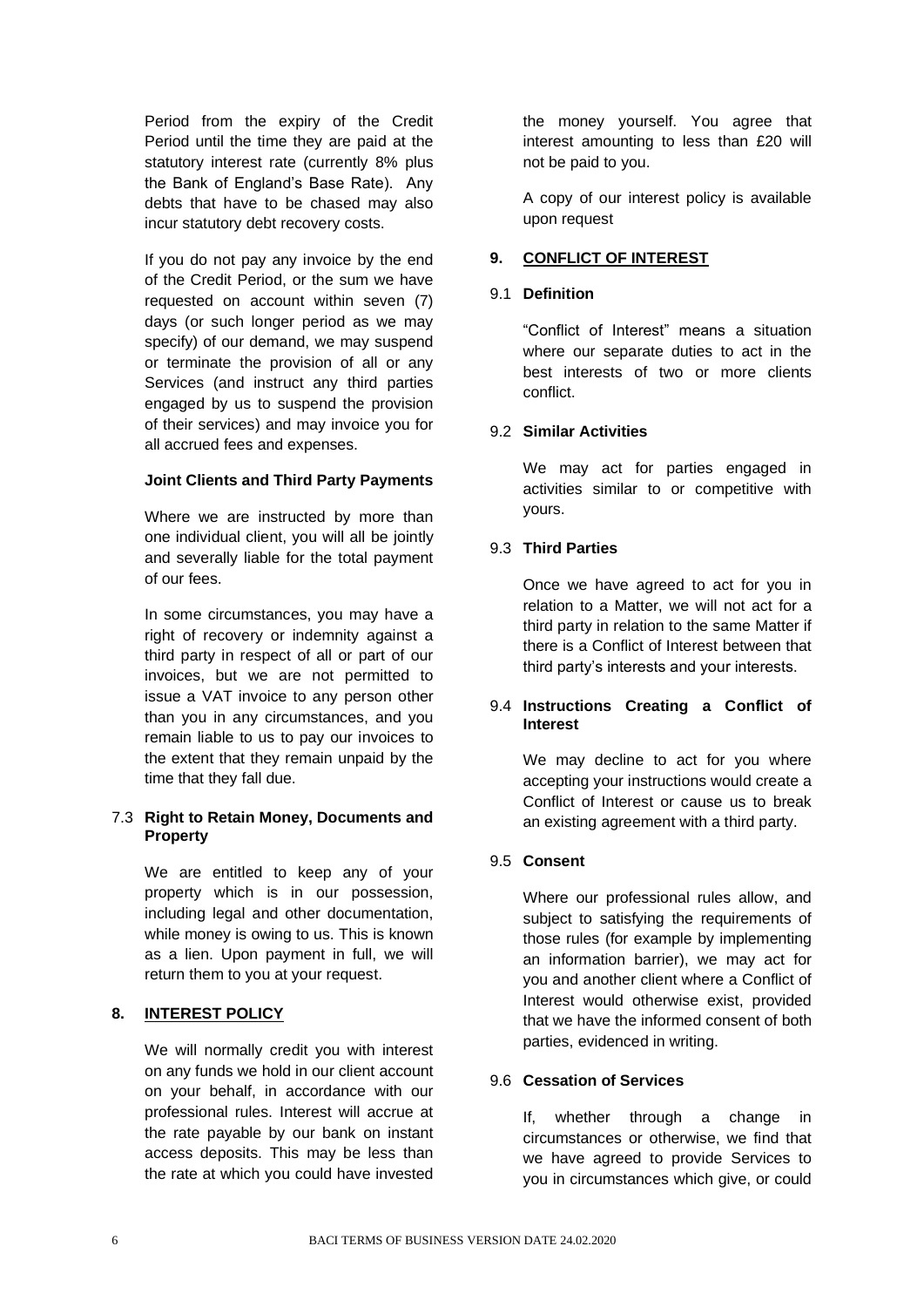give, rise to a conflict of interest we will discuss with you how to deal with the conflict and may<sub> $<sub>1</sub>$ </sub> be obliged to stop</sub> providing Services to you and/or to all other clients affected by the Conflict of Interest.

## <span id="page-7-0"></span>**10. CONFIDENTIALITY**

### 10.1 **Our Duty of Confidentiality**

- 10.1.1 We will treat any information related to your affairs strictly confidential save as to when disclosure is required or permitted by law or you consent to any such disclosure.
- 10.1.2 We shall be under no duty to disclose to you (or take into account in the course of providing the Services) any information acquired by us in acting for any other client or any information in respect of which we owe a duty of confidentiality to a third party.

## 10.2 **Your Duty of Confidentiality**

- 10.2.1 Our advice and other communications with you are confidential and may not. without our consent, be disclosed by you to any third party (other than to your employees and agents who require access and who do not disclose it further) or otherwise made public except as required by law or other regulatory authority to which you are subject.
- 10.2.2 If, as a result of our acting for you, you acquire any information in respect of which we notify you that we owe a duty of confidentiality to a third party you will keep it confidential and not use it without our consent.

#### <span id="page-7-1"></span>**11. CUSTODY, RETENTION AND TRANSFER OF DOCUMENTS**

11.1 We will, at your request, either during the provision or after completion of any Services, release your file to you minus any documents of ours (such as documents which we create or receive for our benefit (including copies of our letters to you, your letters to us, notes of telephone conversations and meetings with you for which we have not charged you, and our preliminary drafts, research materials and internal notes);

which we have chosen to retain, provided that we are not at the time exercising our right to retain documents pending payment of outstanding fees and expenses or are prevented by any court order, undertaking or other legal constraint from doing so. We may copy all of your file before releasing it, including making electronic copies.

- 11.2 We may agree to store title deeds, wills and other especially valuable documents in safe custody for you if you require and, if we do, we will not, without your consent, destroy any such documents. We charge a fee for storage and this fee will be made clear to you before it is incurred.]
- 11.3 We do not accept responsibility for the loss or damage of any item which we hold on your behalf unless we expressly agree in writing to the contrary.
- 11.4 We will keep our file of your papers including emails and any hard copies thereof, in accordance with our data retention policy, except those that you ask to be returned to you. Our data retention policy is available to view upon request. We will not destroy documents you ask us to deposit in safe custody. If we take papers or documents out of storage in relation to continuing or new instructions to act for you, we will not normally charge for such retrieval. However, we may charge you both for time spent producing stored papers that are requested as well as reading correspondence or other work necessary to comply with your instructions in relation to the retrieved papers.

## <span id="page-7-2"></span>**12. INTELLECTUAL PROPERTY RIGHTS**

## 12.1 **Copyright**

We retain copyright and all other intellectual property rights in all documents and other works we develop or generate for you in providing the Services (including know-how and working materials as well as final documents). We now grant you a nonexclusive, non-transferable, nonsublicensable licence to use such documents or other works solely for the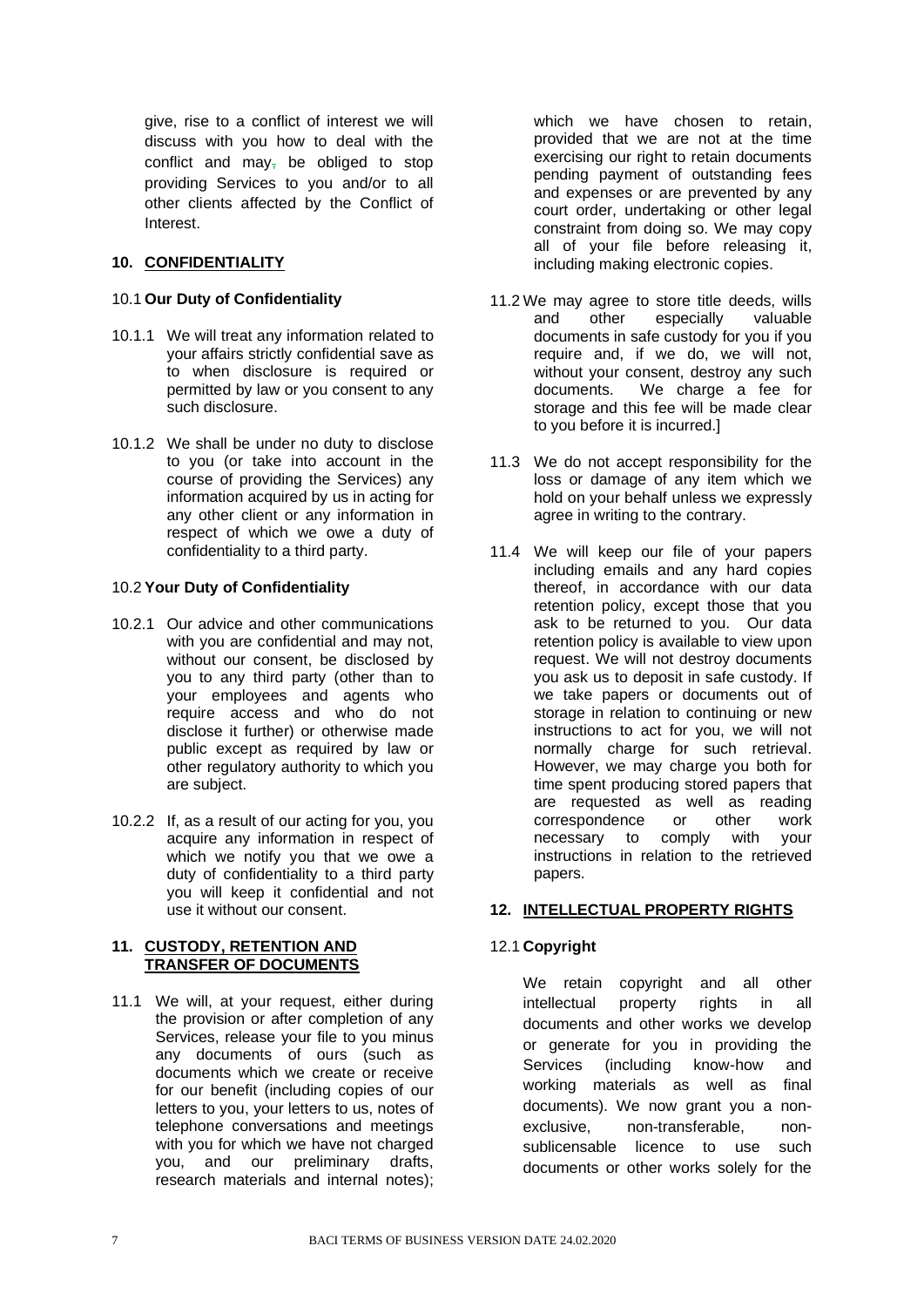Matter to which the Services of developing or generating them relate and not otherwise. If you do not pay us in full for our Services in relation to that Matter we may, on giving you notice, revoke that licence and only re-grant it to you once full payment has been made.

#### 12.2 **Opinions from Barristers and other Third Parties**

- 12.2.1 We may retain, for our subsequent use, a copy of the advice or opinion of any barrister or other third party given in written form (or any note of any advice or opinion) obtained in the course of providing the Services. Any barrister or other third party will be instructed on the basis that any such advice or opinion will be so retained.
- 12.2.2 If we retain a copy of any advice or opinion in this manner, we will take all reasonable steps to conceal<br>information (such as names. information (such as addresses or descriptions) which might reasonably enable you to be identified.

### <span id="page-8-0"></span>**13. JOINT INSTRUCTIONS**

- 13.1 Where we agree to work on a Matter for more than one client jointly, the rights and obligations of the joint clients to us in relation to the Services will be several (save for obligations to pay money to us, which will be joint and several) as detailed above.
- 13.2 Each joint client irrevocably permits us to disclose to any other of the joint clients at any time any information which we would otherwise be prohibited from so disclosing by virtue of our duty of confidentiality. If any joint client ends this permission during the provision of the relevant Services, or if a conflict of interest otherwise arises between joint clients, we may suspend or terminate the provision of Services related to that Matter to one or more of the joint clients.
- 13.3 If a joint client asks us to transfer documents from our file to them, we will retain our file and will supply copies of the file to each joint client, making the original documents available at one of our offices for inspection by each joint client on reasonable prior written notice.

This does not apply to original documents which were delivered to us by one of the joint clients, we will deliver these documents to the joint client who delivered them to us.

## <span id="page-8-1"></span>**14. LIABILITY**

## 14.1 **Duty of Care**

- 14.1.1 We will use reasonable skill and care in the provision of the Services. Where we make an assessment for you, either expressly or by implication, of the likely level of risk associated with different potential courses of action, you accept that such assessment is made relying only upon the information and documents then available to us and cannot, therefore, be definitive.
- 14.1.2 Accordingly, such an assessment should only be used as one element in the making of any practical or commercial decision. You accept that the magnitude or acceptability of a risk is a matter for you.
- 14.1.3 The Firm alone will provide the Services and you waive any right to, and agree that you will not bring, any claim whether in contract, tort, under statute or otherwise against any Partner, or any consultant to, or employee or agent of the Firm or any service company owned or controlled by or on behalf of any of the Partners and those Partners, consultants, employees and agents shall be entitled to rely on the terms of this agreement insofar as they limit their liability
- 14.1.4 The aggregate liability of the Firm (or of any service company owned or controlled by or on behalf of any of the Partners) and of all Partners, consultants to and employees and agents of the Firm and any service company owned or controlled by or on behalf of any of the Firm or the Partners in any circumstances whatsoever, whether in contract, tort, under statute or otherwise, and howsoever caused (including but not limited to our negligence or nonperformance), for loss or damage arising from or in connection with the Services provided shall, in relation to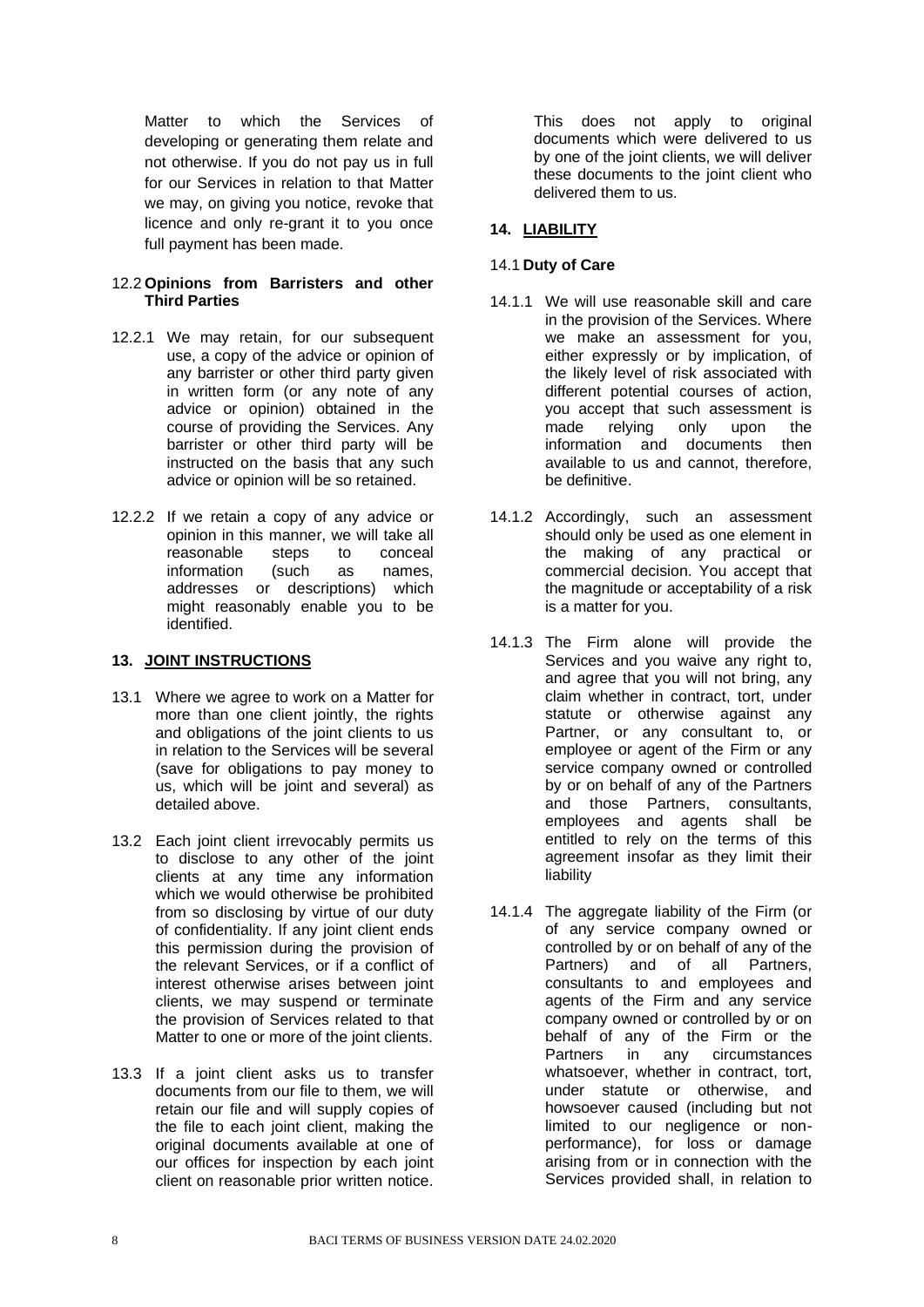each Matter, be limited to the sum, unless otherwise agreed, of Ten million pounds (£10,000,000)

- 14.1.5 Where any loss is suffered by you for which the Firm and any other person are jointly and severally liable to you, the loss recoverable by you from the Firm is limited so as to be in proportion to the firm's relative contribution to the overall fault of (a) the Firm, (b) you and (c) any other person, in respect of the loss in question.
- 14.1.6 Nothing in this agreement exempts us from liability arising from our fraud or reckless disregard of our professional obligations; or from our negligence resulting in death or personal injury; or where, in the case of a contentious business agreement, law or regulation prohibits the exclusion of such liability.

#### 14.2 **Drafts**

Where we provide draft or provisional advice or other materials, that advice or those materials are not to be relied upon as constituting our final view.

#### 14.3 **Current Law**

The Services are provided in accordance with professional practice requirements and the proper interpretation of the law, as each exists on the date on which the relevant Service is provided. If there is any change in such requirements or the law, or their interpretation, after the relevant Matter has been concluded (or before that time but which could not reasonably be known by us at that time), we have no responsibility to notify you of, or of the consequences of, the change.

## 14.4 **Communication**

14.4.1 We shall communicate with you at the postal and email addresses and the telephone and fax numbers which you provide to us at the outset, changes will only be accepted if you attend the office in person. You will notify us if you regard any communications from us as particularly confidential and the means by which you require us to make such communications and we

shall have no liability to you arising out of your failure so to notify us.

14.4.2 Subject to any notification you may make to us under the previous paragraph, we shall not be required to encrypt, password-protect or digitally sign any email, or attachment, sent by us. We shall not be responsible for any loss or damage arising from the unauthorised interception, re-direction, copying or reading of e-mails, including any attachments. We shall not be responsible for the effect on any hardware or software (or any loss or damage arising from any such effect) of any e-mails or attachment which may be transmitted by us (save to the extent caused by our negligence or wilful default).

#### 14.5 **Deadlines**

We will try to meet any deadline we agree with you for the performance of any Services but, unless we agree otherwise in writing in relation to any time, date or period for delivery or performance by us, time shall not be of the essence.

## <span id="page-9-0"></span>**15. PROPORTIONATE LIABILITY**

If you accept or have accepted any express exclusion and/or limitation of liability from any of your other professional advisers, our total liability to you arising out of the Services will not exceed the net aggregate of the amount for which we would otherwise have been liable after deducting any amount which we would have been entitled to recover from such adviser as a matter of law whether pursuant to statute or otherwise, but are prevented from doing so as a result of any such exclusion and/or limitation of liability.

## <span id="page-9-1"></span>**16. EXCLUSION**

We shall not be liable for: -

16.1 any loss, damage, cost or expense arising from any breach by you of your agreement with us or any act or omission of any other person; or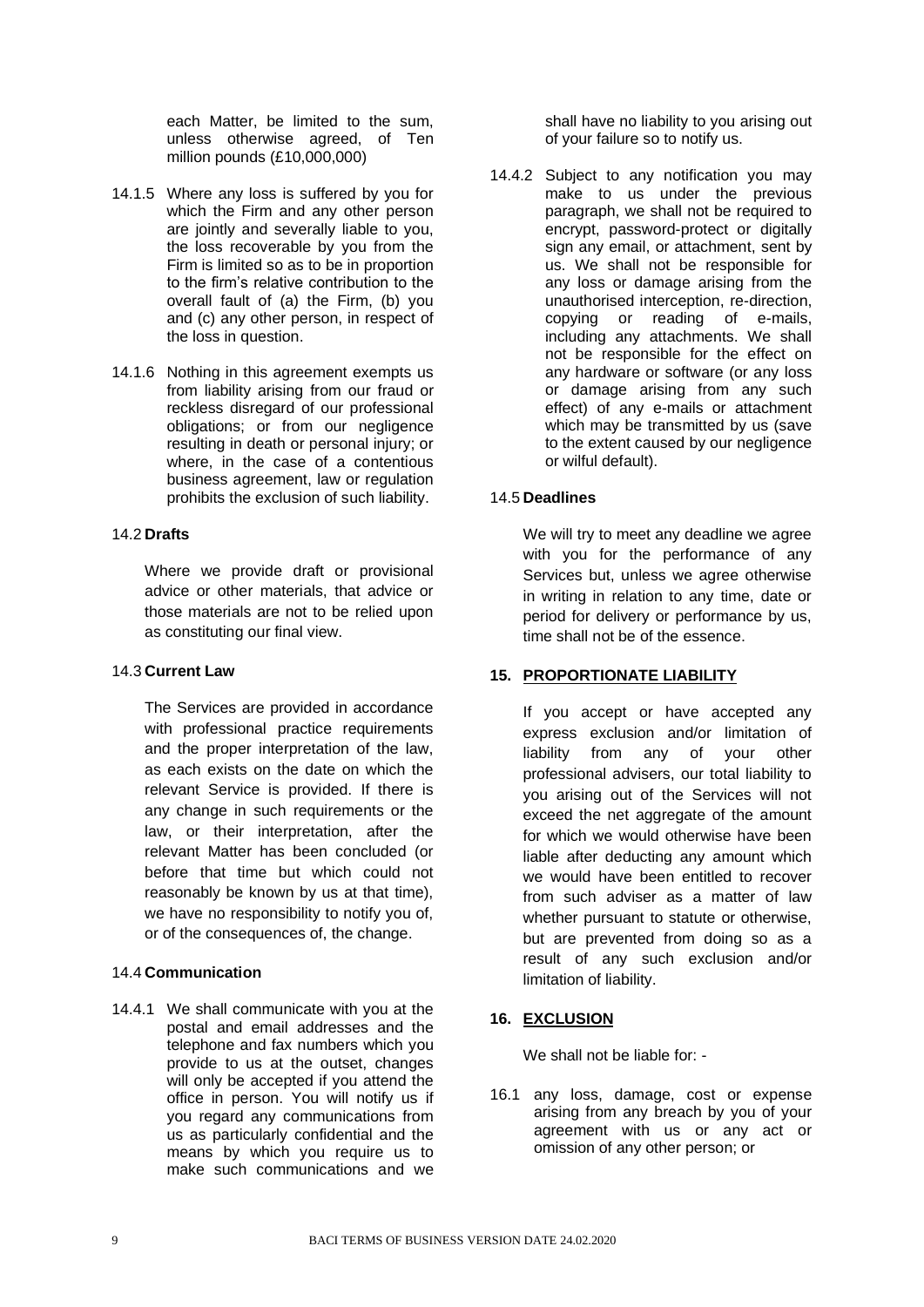- 16.2 any advice or document subject to the laws of a jurisdiction outside England and Wales; or
- 16.3 any advice or opinion given to you by any third party (whether or not nominated or recommended by us).

## <span id="page-10-0"></span>**17. LOSS OF PROFIT**

We shall not be liable for any indirect loss or damage or any loss of profit, income, production or accruals arising in any circumstances whatsoever, whether in contract, tort, under statute or otherwise, and howsoever caused (including but not limited to our negligence or nonperformance).

## <span id="page-10-1"></span>**18. EXCEPTIONS**

Nothing in this agreement exempts us from liability arising from our fraud or reckless disregard of our professional obligations; or from our negligence resulting in death or personal injury; or where, in the case of a contentious business agreement, law or regulation prohibits the exclusion of such liability.

## <span id="page-10-2"></span>**19. TERMINATION**

## 19.1 **Completion of Services**

An agreement between you and us for the provision of defined Services ends on the completion of the provision of those Services. An open-ended agreement for the provision of Services ends three (3) months after the last date on which we provided Services to you. Unless new or different terms are agreed, our acceptance of instructions to perform Services for you subsequent to the ending of any agreement gives rise, from the time of acceptance of the instructions, to a new agreement on these terms. If we provide you free of charge with any seminar, information, or other document after the ending of an agreement, such provision does not give rise to a new agreement.

## 19.2 **Early Termination**

You may terminate the provision of all or any of the relevant Services at any time by giving written notice to us.

We may also decide at any time to terminate the provision of all or part of the relevant services by giving written notice to you. We will not do this without good reason.

## 19.3 **Rights on Early Termination**

On early termination, by either you or us, you will remain liable to pay all fees and expenses incurred before termination and due under our contract or due on the basis of the time spent at our usual hourly rates, whichever is the less, together with any further fees and expenses for work necessary to transfer our files to another adviser of your choice.

## <span id="page-10-3"></span>**20. REGULATIONS AFFECTING YOUR CANCELLATION RIGHTS**

#### 20.1 **The Consumer Contracts (Information, Cancellation and Additional Charges) Regulations 2013:**

- 20.1.1 If you are an individual and you are instructing us for purposes which are wholly, or mainly, outside your trade, business, craft or profession, you will be considered a 'consumer' by law and will have certain statutory rights under consumer legislation. Under the Consumer Contracts (Information, Cancellation and Additional Charges) Regulations 2013, you have a statutory right to cancel your instructions to us within 14 days (without giving a reason) if your instructions to us are as a result of a situation where we do not actually meet (i.e. through email and/or telephone contact) or an off-premises contract (i.e. at a meeting between us not held at our offices).
- 20.1.2 The cancellation period will expire after 14 calendar days from the day of the conclusion of the contract.
- 20.1.3 To exercise your right to cancel, you must inform us of your decision to cancel this contract by a clear statement (e.g.: a letter sent by post or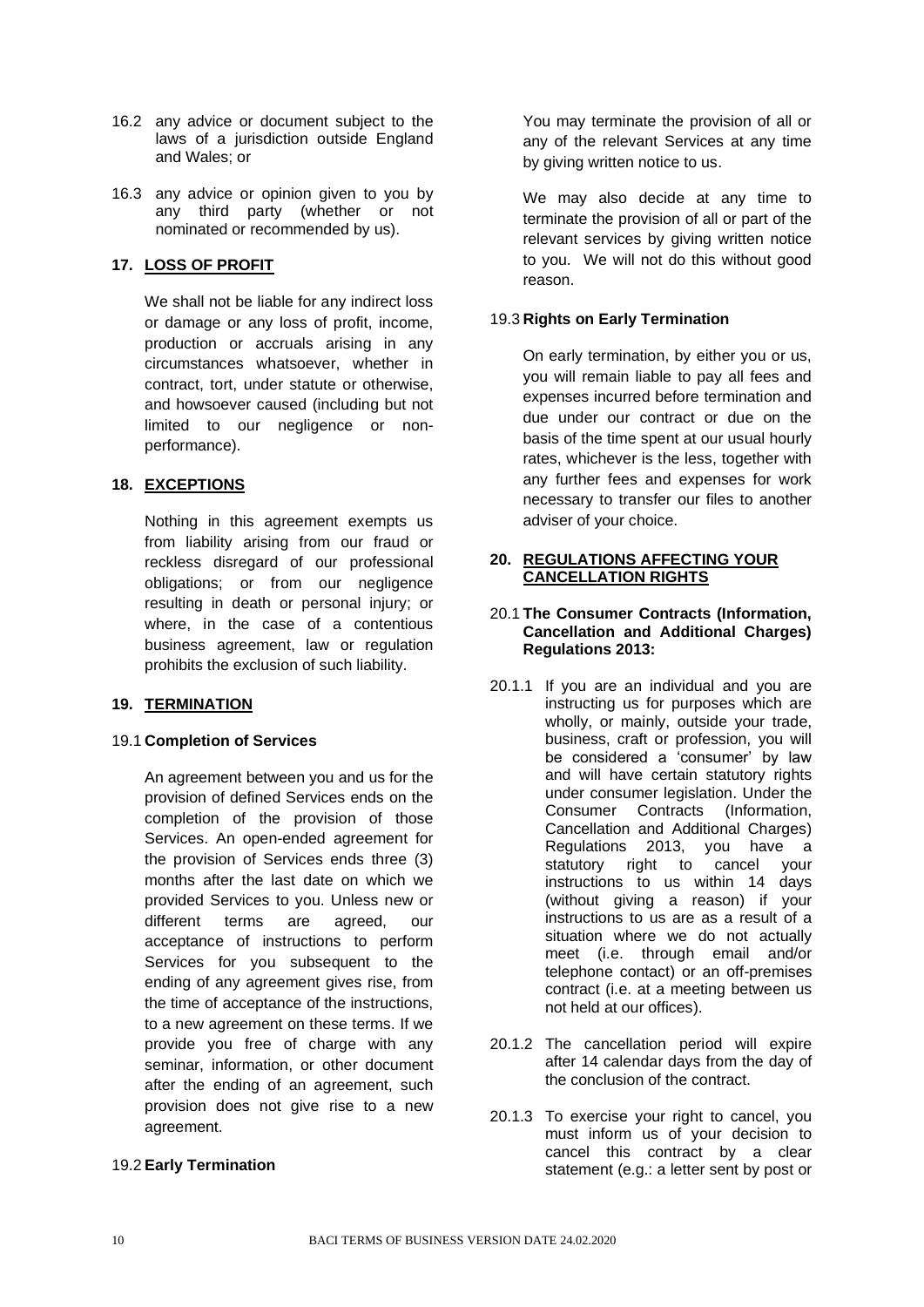e mail) using the contact details in our Engagement Letter before the cancellation period has expired.

20.1.4 Where you have asked us to commence work within the 14 calendar day cancellation period and you later exercise your right to cancel, you will be liable for any costs, VAT and disbursements incurred up to the point of cancellation. If you exercise your right to cancel, subject to any costs you are liable for as set out above, we will reimburse any payment received on account from you without undue delay and within 14 days after the day in which you informed us of your decision to cancel

## <span id="page-11-0"></span>**21. GENERAL**

#### 21.1 **Money Laundering Regulations / The Proceeds of Crime Act 2002**

- 21.1.1 To comply with anti-money laundering and counterterrorist financing requirements, we are likely to ask you for proof of your identity and may conduct searches or enquiries for this purpose. We may also be required to identify and verify the identity of other persons such as directors or beneficial owners. If you or they do not provide us with the required information promptly, your matter may be delayed.
- 21.1.2 We may make checks using online electronic verification systems or other databases as we may decide in order to comply with our obligations under anti-money laundering and counterterrorist financing regulations.
- 21.1.3 We will only process any documentation or personal data received from you in respect of client due diligence for the purposes of preventing money laundering and terrorist financing unless (a) use of that data is permitted by or under any enactment or (b) you give your express consent for the documentation or personal data to be used for other forms of processing.

## 21.1.4 **Individual Clients**:

If you are an individual and a new client or an existing client who has not previously supplied information, you

are requested to supply both of the following; one item from List A and one item from List B (please note we require certified copies if you are sending these by post or email. If you are bringing in the original documents to our offices – we will make certified copies here)

### **LIST A – Proof of Identity**

- 1. Current fully signed Passport
- 2. Current UK Photocard Driving Licence.

## **LIST B – Address Verification**

- 1. A bill for the supply of electricity, gas, water or telephone services (provided it is fewer than three (3) months old). Mobile phone bills are not acceptable.
- 2 Current UK Photocard Driving Licence – if not used as part of List A above
- 3. Television Licence renewal notice.
- 4. Council Tax bill (provided it is fewer than three (3) months old).
- 5. Recent Tax Coding Notice.
- 6. Recent Mortgage Statement.
- 7. Credit Card/Bank Statement (provided it is fewer than three (3) months old) showing current address.
- 21.1.5 **Body Corporate**: If you are a new or existing body corporate client not listed on a regulated market who has not previously supplied information, we will require the following:

1. Company / organisation full name;

2. Company or other registration number;

3. Registered address and, if different, principal place of business address;

4. Memorandum of association or other governing documents;

5. Names of the Board of Directors or members of your management body and its senior management;

6. One item from List A and 1 item from List B above, for an officer of the corporate body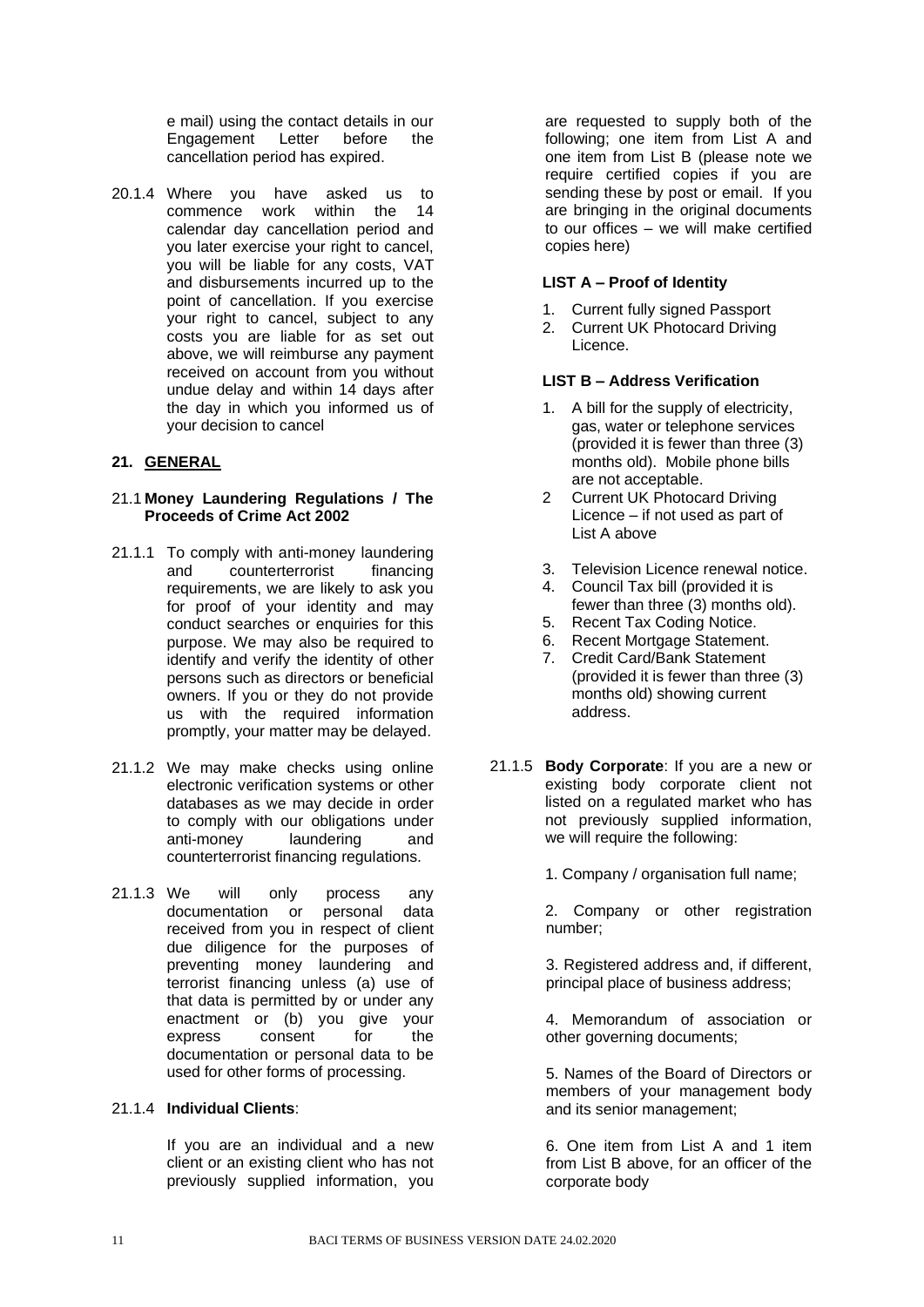7. Written confirmation from the corporate body that the instructing individual is authorised to act on its behalf.

Please note we require certified copies if you are sending these by post or if you are bringing in the original documents to our offices – we will make certified copies here.

21.1.6 Under the provisions of the Proceeds of Crime Act 2002 ("POCA"), we may be required to make a report to the relevant authorities if at any time we become aware of or suspect (whether from you or any other person) the existence of the proceeds of crime in relation to any Services on which we are engaged. Our obligation to make such a report will, in certain circumstances, override our duty of solicitor/client confidentiality and we may not be permitted to inform you whether or not we have made, or might intend to make, such a report.

> We may terminate the provision of any Services to you or be instructed to do so by the relevant authorities, if you fail to comply with your obligation to provide evidence of identity or we suspect that you or any other party connected with you or with the Matter is involved in activities proscribed by POCA.

21.1.9 The anti- money laundering guidance which UK banks and other finance services firms must adhere to is Steering Group ("JMLSG"). The JMLSG considers all clients with funds deposited in a law of that account. The JMLSG does not require banks to routinely identify the beneficial owners of law firm's pooled accounts, as they do with most other accounts they issue. Pooled client accounts are granted this exemption on the proviso that this information is available upon request. In the event of Our bank requesting information about the beneficial owners of Our pooled client account, you agree to Us disclosing Your details to them.

The firm does not tolerate tax evasion, or the facilitation thereof in any circumstances, whether committed by or facilitated by a client, personnel or associated persons/companies.

## 21.2 **Equality and Diversity**

We are committed to promoting equality and diversity in all of our dealings with clients, third parties and employees. We have a written equality, diversity and inclusion policy to ensure that discrimination and harassment are prevented, and that equality, diversity and inclusion are promoted.

We will not discriminate in the way we provide our Services to you or in the way we instruct third parties.

### 21.3 **Financial Services and Insurance Distribution**

We are not authorised by the Financial Conduct Authority and if during the course of your matter, you need advice on investments, we may have to refer you to someone who is so authorised. However, as we are regulated by the Solicitors Regulation Authority, we may be able to provide certain limited investment services where these are closely linked to the legal work, we are doing for you. The scope of our contract with you, however, does not and will not include giving you advice on the merits of entering into particular investments.

We are included on the register maintained by the Financial Conduct Authority so that we can carry on Insurance Distribution activity, which is broadly the advising on, selling and administration of insurance contracts. This part of our business, including arrangements for complaints or redress if something goes wrong, is regulated by the Solicitors Regulation Authority. The register can be accessed via the Financial Conduct Authority website at [www.fca.org.uk/firms/financial-services](http://www.fca.org.uk/firms/financial-services-register)[register](http://www.fca.org.uk/firms/financial-services-register)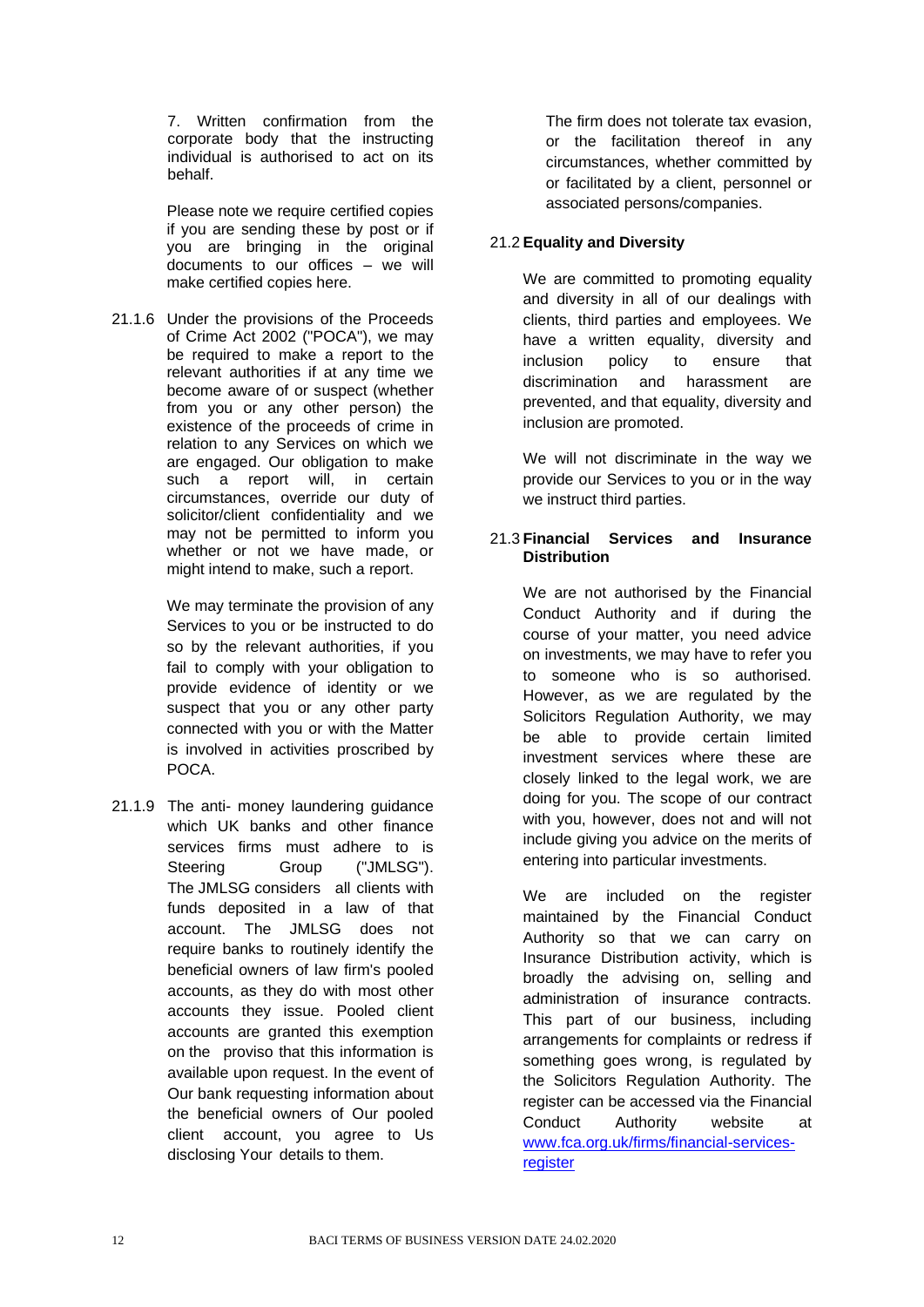If you have any problem in respect of such services, please let us know. We will try to resolve any problem quickly. If for any reason we are unable to resolve the problem between us, the SRA provides a complaint and redress scheme. We do not manufacture insurance products and are not an insurance company.

## <span id="page-13-0"></span>**22. COMPLAINTS PROCEDURE**

- 22.1.1 We hope you will have no complaint. To underline how seriously we take complaints, we have a set Complaints Procedure which can be summarised as follows: (a copy of our full complaints procedure is available on request)-
- 22.1.1.1 If you have any complaint or observation (good or bad) about our service, please let us know.
- 22.1.1.2 Raise any complaint first with the Fee Earner assigned to your matter, including any complaint about your bill.
- 22.1.1.3 If this still does not resolve it satisfactorily, you will be provided with a copy of our complaint's procedure for clients. Within the procedure we set out the contact information for the Partner nominated by the practice to ensure prompt and thorough investigation of any complaint within 8 weeks.
- 22.1.1.4 If still unresolved at this stage, you may take your complaint to the Legal Ombudsman. Normally, you will have to bring your complaint to the Legal Ombudsman within 6 months of receiving a final response from us about your complaint and 6 years from the date of the act or omission giving rise to the complaint or alternatively 3 years from the date you should reasonably have known there are grounds for complaint (if the act/omission took place before 6 October 2010 or was more than 6 years ago).

## 22.1.2 **Contact details:**

22.1.2.1 The address of the Legal Ombudsman is: PO Box 6806, Wolverhampton, WV1 9WJ;

telephone, 0300 555 0333; or view their website at [www.legalombudsman.org.uk,](http://www.legalombudsman.org.uk/) email enquiries to: to: [enquiries@legalombudsman.org.uk](mailto:enquiries@legalombudsman.org.uk)

- 22.1.3 A complainant to the Legal Ombudsman must be one of the following:
	- An individual;
	- A micro-enterprise as defined in European Recommendation 2003/361/EC of 6 May 2003 (broadly, an enterprise with fewer than 10 staff and a turnover or balance sheet value not exceeding €2 million);
	- A charity with an annual income less than £1 million;
	- A club, association or society with an annual income less than £1 million;
	- A trustee of a trust with a net asset value less than £1 million; or a personal representative or the residuary beneficiaries of an estate where a person with a complaint died before referring it to the Legal Ombudsman.
	- If you do not fall into any of these categories, you should be aware that you can only obtain redress by using our Complaints Handling Procedure or by mediation or arbitration, or by taking action through the Courts.
- 22.1.4 You may also have the right to object to your bill by applying to the Court for an assessment of the bill under Part III of the Solicitors' Act 1974. Please be aware that the Legal Ombudsman may not consider a complaint about a bill if you have applied to court for an assessment of it.

## 22.2 **Regulator**

Nothing in these Terms of Business shall prevent you at any time from referring any Matter to the SRA who are for the time being charged with the regulation of solicitors.

# <span id="page-13-1"></span>**23. LAW AND JURISDICTION**

The terms on which we provide Services to you are governed by, and shall be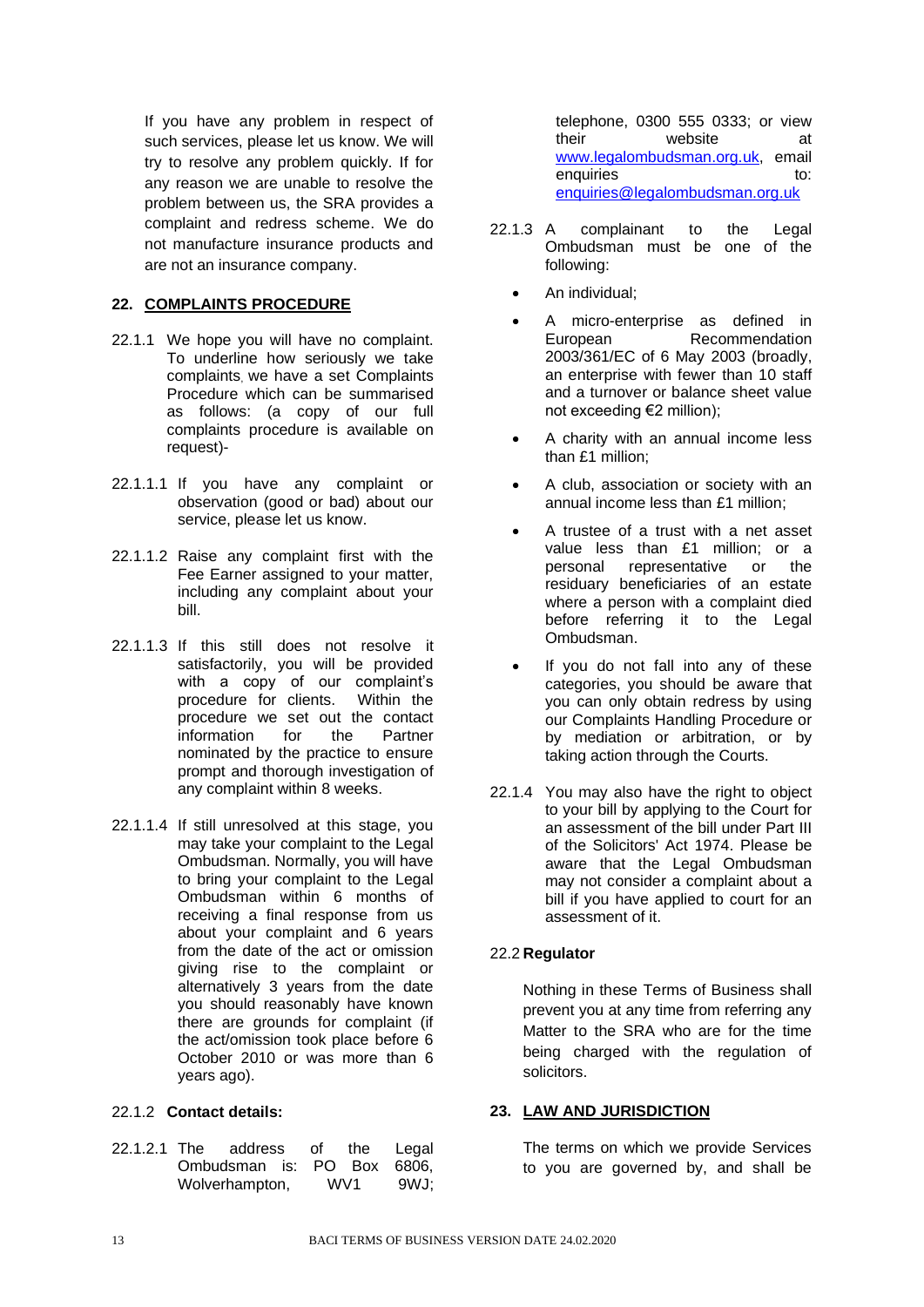construed in accordance with, English law. You and we each agree to submit to the exclusive jurisdiction of the English courts.

## <span id="page-14-0"></span>**24. QUALITY STANDARDS**

Due to our firm having a Law Society's Conveyancing Quality Scheme accreditation ("CQS") as well as our own internal quality standards, we are subject to periodic checks by outside assessors. This could mean that your file may be selected for checking/auditing. We have a legitimate interest in acting in this way and take every possible precaution to protect your personal information. All inspections are, conducted in confidence and all external firms and organisations working with Us are required to maintain confidentiality in relation to any files and papers that are audited/ checked by them. Your file(s) may also be reviewed in a due diligence exercise relating to the sale or transfer of all or part of Our business, the acquisition of another business by Us or the acquisition of a new business. Again, we have a legitimate interest in acting in this way and take every possible precaution to protect your personal information. Please contact us if you would like us to explain this further.

## <span id="page-14-1"></span>**25. CONVEYANCING QUALITY SCHEME**

As part of our continuing commitment to providing a high quality of service to all our clients, BACI LLP maintains accreditation with CQS. This means that there are professional obligations which apply to any residential property transaction. We are obliged to meet certain standards to ensure (i) we meet our duties to our client and to their lender where we act for them both (ii) we take action to prevent fraud in the conveyancing process (iii) we deal with your buyer/seller in a fair and honest manner (which includes not withholding relevant information) and (iv) we respond to the other side promptly or in accordance with agreed timeframes. All obligations under the Protocol are subject to overriding client confidentiality obligations and our obligation to act in your best interest.

The audit procedure laid down by this scheme may require examination of clients' confidential files from time to time under strictly controlled circumstances and only to duly appointed and qualified individuals.

By accepting our terms and conditions, you agree that we will act in accordance with the terms and spirit of the Law Society Conveyancing Protocol. (This includes consent to disclosure of your confidential file if need be – consent which may be withdrawn by you in writing at any time.)

## **Acting for your lender in conveyancing transactions**

Sometimes we also act for your lender in the transaction. This means that we have a duty to make full disclosure to the mortgagee of all relevant facts relating to you, your purchase and mortgage including any cash back payments or discount schemes that a seller is giving to you. This will include disclosure of any discrepancies between the mortgage application and information provided to us during the transaction, changes to the purchase price and any cashback payments or discount schemes which a seller is providing to you. If a conflict of interest arises, we must cease to act for your lender in this matter and in some instances, we must cease to act for you as well.

## <span id="page-14-2"></span>**26. DISCLAIMERS**

## 26.1 **Tax**

We are not qualified to advise you on the tax implications of transactions you instruct us to carry out, or the likelihood of them arising.

## 26.2 **Property transactions**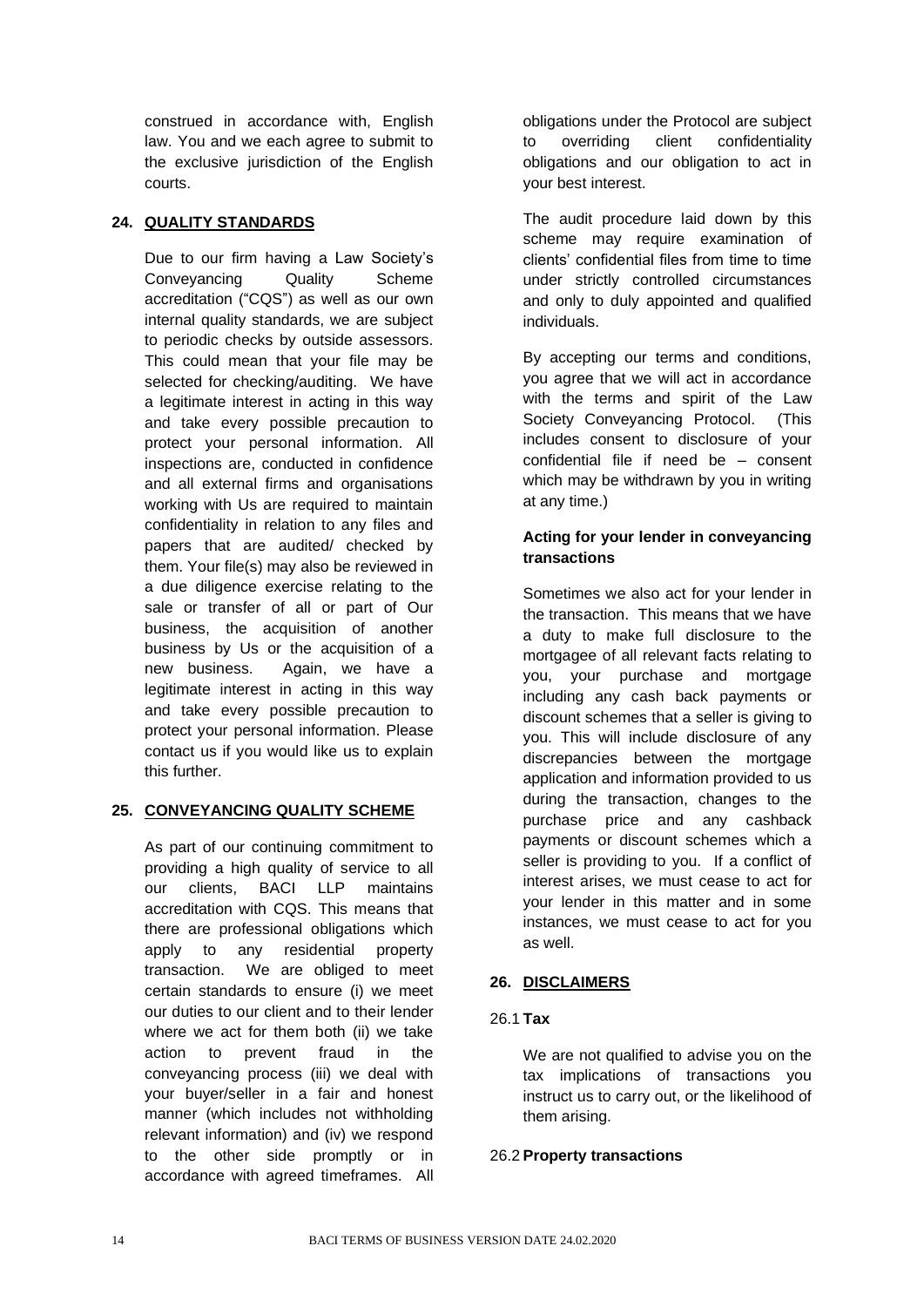We will not advise you on the planning implications of your proposed purchase, unless specifically requested to do so by you, otherwise than by reporting to you on any relevant information provided by the results of the "local search".

It is not our responsibility to carry out a physical inspection of the property nor advise on the valuation of the property nor the suitability of your mortgage nor any other financial arrangements. We shall not advise generally on environmental liabilities where we shall assume, unless you tell us to the contrary, that you are making your own arrangements for any appropriate environmental survey or investigations.

We may, however, need to obtain on behalf of your lender, at your expense, an environmental search. However, we will not advise you about any issues relating to the possible contamination of any land which may be relevant to your purchase. We are not qualified to advise on the results of any search made in that respect and would only be able to report to you the actual results of such a search. This is particularly significant in respect of the potential liabilities that may arise at some future point in time as a result of land contamination or flood risk that are having increasing significance. If you have any doubts, please discuss your concerns with us.

## 26.3 **Cybercrime Disclaimer**

Please be aware of cyber-crime. BACI LLP will not take responsibility if you transfer money to a wrong bank account. Please always speak to your lawyer before transferring money. If you receive an email from BACI LLP requesting monies or giving bank details always phone the case worker immediately to confirm details before replying or making a payment. Please be aware that a "phishing email" may contain a fraudulent phone number for BACI LLP, so always check the contact details with a reliable source.

## <span id="page-15-0"></span>**27. DATA PROTECTION**

We respect your privacy and we are committed to protecting your personal data. In the course of acting for you, we may receive information relating to you. Further information on how we process your personal data is available in our Privacy Policy is available in our Privacy Policy, a copy of which can be viewed on our website at any time (link in footer of website homepage)

#### <span id="page-15-1"></span>**28. PROVISIONS RELATING TO LITIGATION AND OTHER WORK IN RELATION TO DISPUTES**

## **Costs Risk**

- 28.1.1 In litigation matters, the Court may decide to order one party to pay the costs of the other. The Court usually orders the unsuccessful party to pay all or a part of the successful party's costs. The successful party usually recovers a proportion of its costs from the unsuccessful party, although there is no certainty about this. You should be aware that: -
- 28.1.1.1 If you make an interim application to Court which does not succeed, you may have to pay your opponent's costs**,** usually within two (2) weeks.
- 28.1.1.2 If you lose the case, you may have to pay your opponent's costs and it is not usually possible for you to withdraw from the case without dealing with the issue of those costs.
- 28.1.1.3 Costs awarded have to be proportionate to the value of the dispute and, in the ordinary course, recovered costs from the other side rarely exceeds sixty to seventy per cent (60-70%) of actual expenditure.
- 28.1.1.4 As set out above You will still be liable to pay our costs in full, even if the other party fails to pay the costs awarded to you by the Court.
- 28.1.1.5 Issues which the Court may take into account in assessing the costs payable or recoverable include: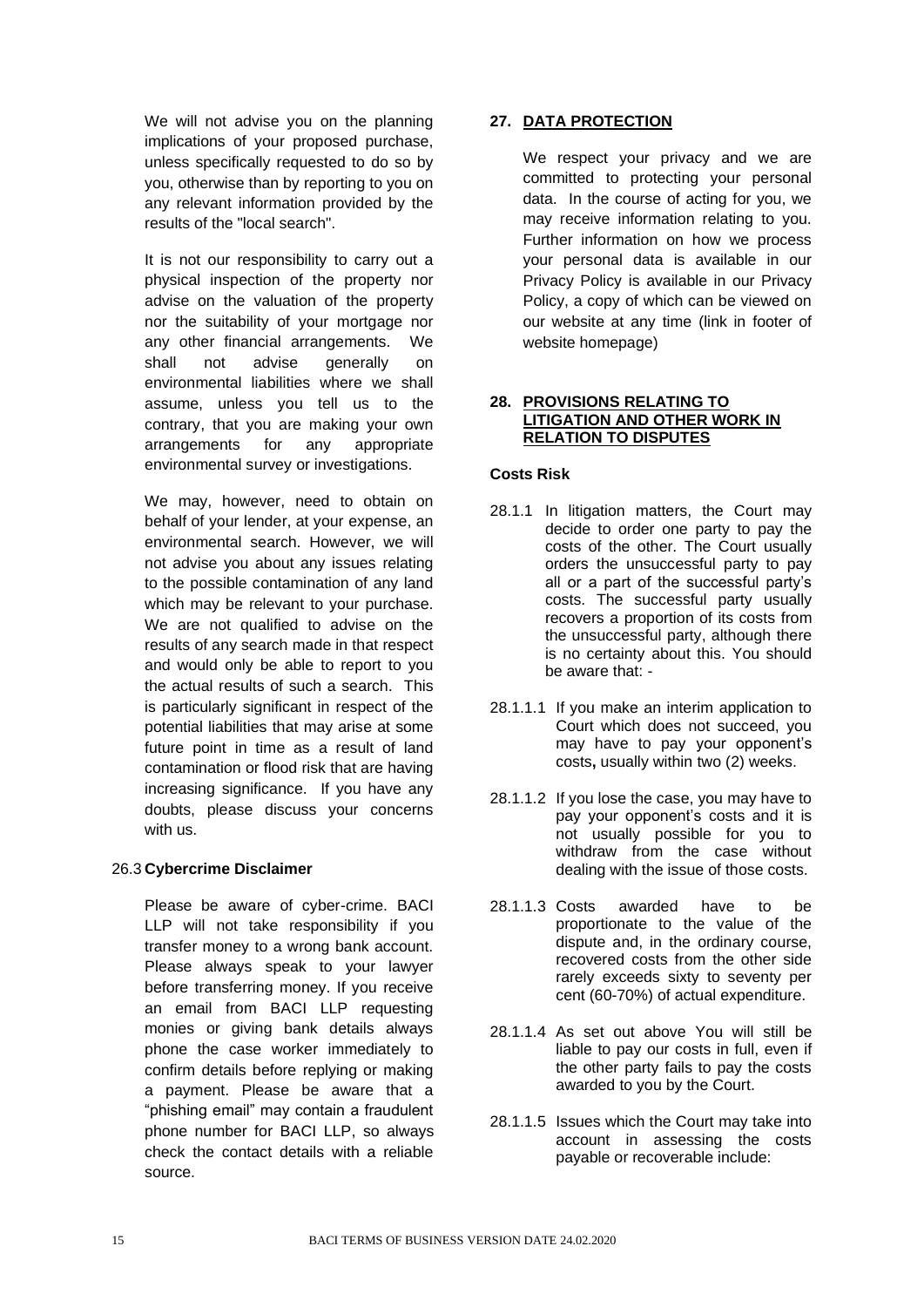- (i) efforts made before and during the proceedings to try to resolve the dispute, including the appropriate use of mediation and other alternative dispute resolution procedures;
- (ii) the effects of payments into court and offers of settlement;
- (iii) the complexity and size of the Matter and the difficulty or novelty of the questions raised;
- (iv) the skill, effort, specialised knowledge and responsibility involved;
- (v) the time spent;
- (vi) the place and circumstances in which the work was done.
- 28.1.2 if your opponent is or becomes legally aided, it is highly unlikely that you will recover your costs, even if you are successful.
- 28.1.3 If you are unsuccessful, or the Court so orders for some other reason, you may be ordered to pay your opponent's costs. We will discuss with you whether the likely outcome will justify the expense/risk.

## 28.2 **Funding**

- 28.2.1 You may have to pay us sums on account of costs and disbursements as set out in the Client Care Letter.
- 28.2.2 Legal expenses insurance may be included in your contracts of insurance and you should check your policies to see if you are covered. Your policy may cover your costs and/or your liability to pay your opponent's costs. If you believe you are covered, please discuss this with us so that we can assist you in notifying your insurer. If you do not have legal expenses insurance, you may be able to purchase insurance to cover you in the event that you have to pay your opponent's costs.

Under the Civil Procedure Rules certain documents, such as claim forms, defences and witness statements, must be verified by a statement of truth, to the effect that the party putting forward the document believes the facts stated in it are true. Making a false statement of truth is potentially a contempt of Court for which there is a possible penalty of fine and/or imprisonment

Whilst a statement of truth can be signed by you or your legal representative, it is our policy that you should sign your own Statement of Truth.

## 28.4 **Attendance at Hearings**

Please be aware that, under the Civil Procedures Rules, the Court can Order you to attend hearings. We will discuss this with you further as your case progresses.

## 28.5 **Alternative Dispute Resolution**

As part of the active management of a case under the Civil Procedure Rules, both the Courts and the parties in a dispute are required to consider the use of alternative dispute resolution ("ADR") if it is considered appropriate to help to resolve the dispute. ADR includes methods of dispute resolution such as mediation, adjudication and expert determination.

There have been occasions when the Courts have imposed costs penalties on parties who unreasonably refuse to consider ADR. We can discuss both the methods of ADR and any possible costs implication further with you if and when it becomes appropriate.

## <span id="page-16-0"></span>**29. INSURANCE**

We hold professional indemnity insurance which is adequate and appropriate for the matters we act on. Our qualifying insurers and our policy details can be provided upon request. Please contact Priscilla Rosemeyer for a copy of our policy.

# 28.3 **Statements of Truth**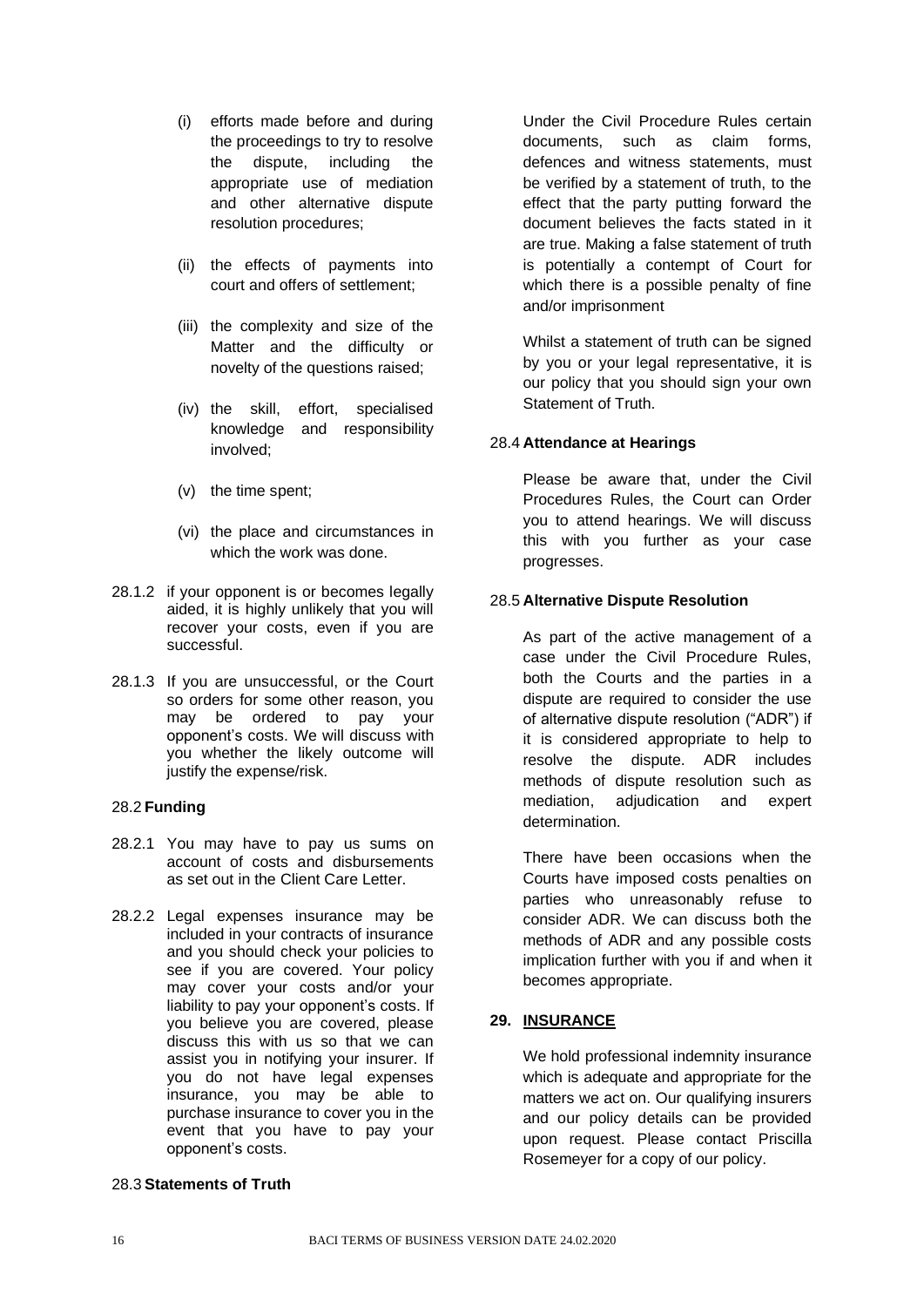The insurance covers our practice carried on from our offices in England and Wales and will extend to acts or omissions wherever in the world they occur.

If we have to make a notification under the terms of our professional indemnity policy, information about you and your file may be seen by our insurers. Your files may, therefore, be seen by an assessor or another person unconnected with the firm in the future. We believe we have a legitimate interest in doing this in order to comply with our obligations. If you do not agree to this, you must notify us in writing immediately.

#### <span id="page-17-0"></span>**30. FINANCIAL SERVICES COMPENSATION SCHEME**

In the event of a banking failure it is unlikely that the firm would be held liable for any losses of client account money.

We currently hold our client account funds in National Westminster Bank. The £85,000 Financial Services Compensation Scheme (FSCS) limit will apply to each individual client so if you hold other personal monies yourself in the same bank as our client account, the limit remains £85,000 in total, so it may be advisable to check with your own bank as some banks now trade under different trading names.

However, the FSCS will provide a £1 million protection limit for temporary high balances held with a bank, building society or credit union if it fails. Further details relating to what constitutes a temporary high balance and the rules relating to the protection can be found at www.fscs.org.uk

In the event of a bank failure you agree to us disclosing details to the FSCS.

## <span id="page-17-1"></span>**31. LEGAL AID**

We do not undertake legal aid work. If you believe that you may be eligible for Legal Aid then we can direct you to a firm who does undertake such work. For more information please go to the LAA website [www.gov.uk/legal-aid](http://www.gov.uk/legal-aid) or telephone them directly on 0300 20 2020.

Each of these terms shall be severable and distinct from the others and if any term is held to be illegal, invalid or unenforceable, in whole or in part, the remaining terms shall not be affected.

## <span id="page-17-3"></span>**33. THIRD PARTIES**

The Services are provided to and for the benefit of you as our client and you alone. No other person may use or rely upon the Services nor derive any rights or benefits from them. The provisions of the Contracts (Rights of Third Parties) Act 1999 are to that extent excluded.

## <span id="page-17-4"></span>**34. GREEN DEAL SCHEME**

Seller(s) of property are required, by law, to disclose the existence of any Green Deal loan on the property they are selling, or they may become liable for repaying the outstanding debt, even after they have sold the property.

Whilst there are no charges, restrictions, notices or cautions registered when a property is a Green Deal property, the mortgage lender must be notified of the existence of the Green Deal loan because the borrower / new property owner is taking on another loan which runs with the property.

If you are required to make a disclosure of Green Deal Loan, we will ask you to sign and return the Declaration and Agreement Section of the Client Care Letter we send to you confirming your authority for us to make any such disclosure to your mortgage lender.

## <span id="page-17-5"></span>**35. CONSUMER PROTECTION REGULATIONS (CPR)**

The Consumer Protection from Unfair Trading Regulations (as amended) regulate transactions between traders and consumers and prohibit trading practices that amount to unfair commercial practices and misleading acts and omissions. Neither you, the client, nor us, your legal representative, must mislead a buyer or tenant either by providing incorrect or ambiguous information, or by omitting to provide material information about the property you are selling.

Certain information will be revealed through searches and other enquiries of public databases, surveys and valuation reports. However, you must disclose to us any known

# <span id="page-17-2"></span>**32. SEVERABILITY**